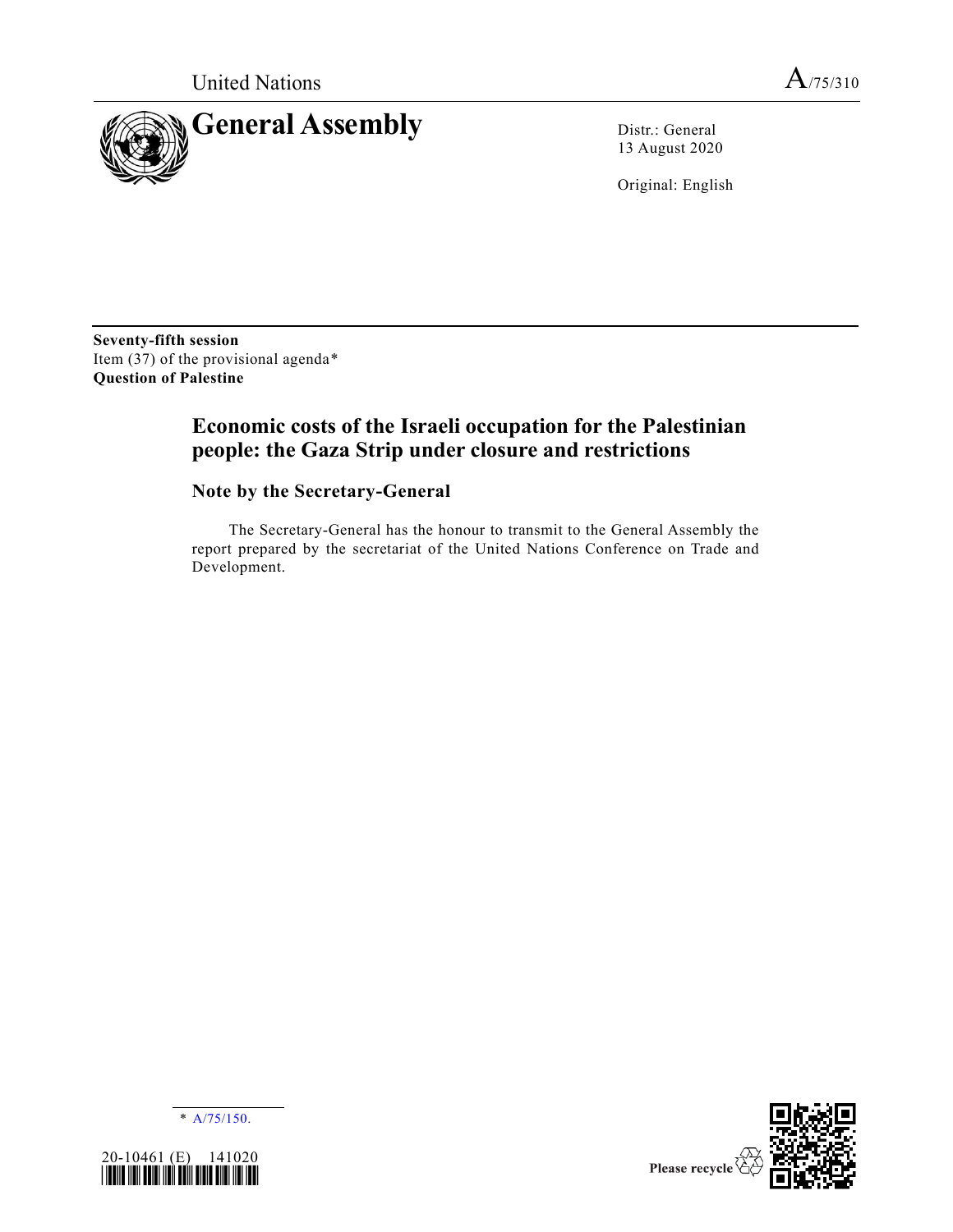**Report prepared by the secretariat of the United Nations Conference on Trade and Development on the economic costs of the Israeli occupation for the Palestinian people: the Gaza Strip under closure and restrictions**

#### *Summary*

The present report is submitted pursuant to General Assembly resolution [74/10,](https://undocs.org/en/A/RES/74/10) in which the Assembly requested the United Nations Conference on Trade and Development to continue to report to it on the economic costs of the Israeli occupation for the Palestinian people.

Since Hamas took control of Gaza, 2 million Palestinians have been subject to an prolonged Israeli closure and severe economic and movement restrictions that in effect amount to a blockade in the 365 km² Gaza Strip. Moreover, the Gaza Strip has been the subject of three major rounds of military hostilities since 2008. The result is the near collapse of the regional Gaza economy while trade is severely restricted from the rest of the Palestinian economy and the world. Between 2007 and 2017, the poverty rate in Gaza increased from 40 to 56 per cent; the poverty gap increased from 14 to 20 per cent; and the annual minimum cost of eliminating poverty quadrupled from \$209 million to \$838 million (constant 2015 USD).

The endogeneity, overlapping of different causal factors and measurement problems limit the methodologies that could be used to estimate the cost borne by the Palestinian people due to the ongoing prolonged closure and severe economic and movement restrictions on Gaza and the three major military operations that took place during the period 2007–2018. Furthermore, the cost of the closure and restrictions blockade cannot be estimated separately from that of military operations. Nonetheless, an estimation of counterfactual growth paths (scenarios) for Gaza – that is, assuming that the closure, restrictions and military operations did not occur – from 2007 onwards, gives some indication of the economic losses (in terms of Gross Domestic Product (GDP)) by measuring the deviation of the counterfactual scenarios from the historical GDP values.

Focusing on the period 2007–2018, and using econometric analysis of household survey data, the estimated cumulative economic cost of the Israeli occupation in Gaza under the prolonged closure and severe economic and movement restrictions and military operations would amount to \$16.7 billion (constant 2015 USD): equivalent to six times the value of the GDP of Gaza, or 107 per cent of the Palestinian GDP, in 2018. Scenario analysis suggests that, had the pre-2007 trends continued, the poverty rate in Gaza could have been 15 per cent in 2017 instead of 56 per cent, while the poverty gap could have been 4.2 per cent instead of 20 per cent.

Lifting what amounts to the blockade of Gaza is essential for it to trade freely with the rest of the Occupied Palestinian Territory and the world and restore the right to free movement for business, medical care, education, recreation and family bonds. Only by fully lifting the debilitating closure, in line with Security Council resolution [1860 \(2009\),](https://undocs.org/en/S/RES/1860(2009)) can we hope to sustainably resolve the humanitarian crisis.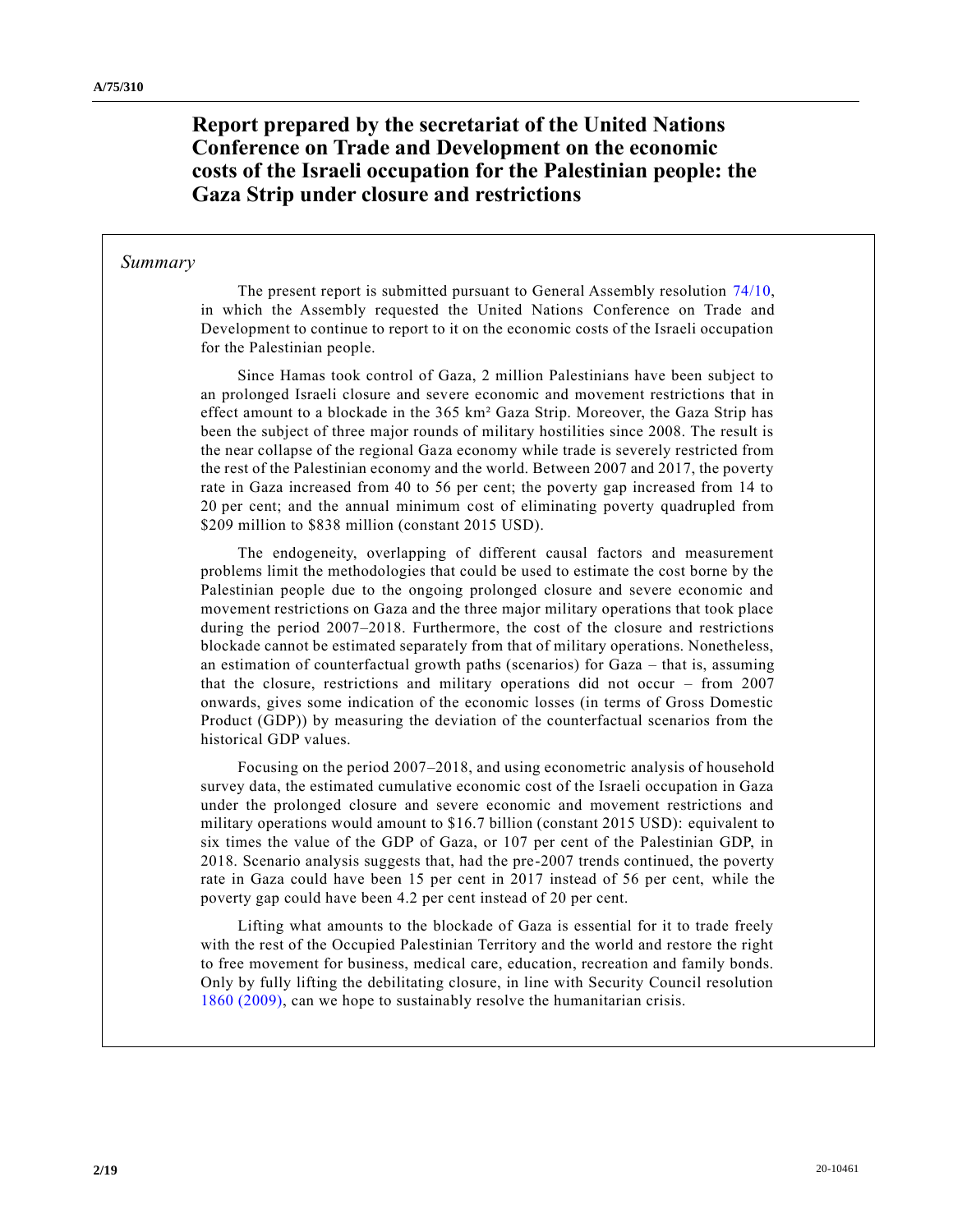# **I. Introduction, objective and scope**

1. For 13 years, following the take-over of the Gaza Strip by Hamas in June 2007, the Palestinian people living there have been under a prolonged Israeli closure and severe economic and movement restrictions that in effect amount to a blockade. Effectively, nearly 2 million people are mostly confined to a 365 km² enclave with one of the highest population densities in the world. The entry of goods into the Gaza Strip has been reduced to only basic humanitarian products.<sup>1</sup> In addition to the prolonged closure and severe economic and movements restrictions, Gaza was the subject of three major rounds of hostilities during a six-year timespan (starting December 2008) that have resulted in the destruction of the productive base, while the ensuing severe crisis has transformed the Gaza Strip into a humanitarian case and condemned it to profound aid-dependency. Moreover, the intra-Palestinian division poses significant challenges to the development of Gaza.

2. Focusing on the period prior to 2012, the United Nations warned that the ongoing trends should be reversed, for Gaza to be "a liveable place" in 2020. <sup>2</sup> Now, in 2020, according to the analysis in the present report, Gaza has witnessed one of the worst economic performances globally and the world's highest unemployment rate,<sup>3</sup> and more than half of its population lives below the poverty line. The vast majority of the population has no access to clean water, electricity or a proper sewage system, and the Gaza Strip experiences major environmental deterioration. Since the beginning of the closure and severe economic and movement restrictions in 2007, the Palestinian people in Gaza have experienced 13 years of continued deterioration in the conditions surrounding them. Efforts at revival have been made, with interventions focused on humanitarian relief and large infrastructure and other development projects.

3. The objective of the report is to elaborate on the situation and to estimate the economic cost of the Israeli closure and restrictions and recurrent hostilities for the Palestinian people in the Gaza Strip, with a focus on the socioeconomic conditions of households during the period 2007–2018.<sup>4</sup> First, the report uses the household expenditure and consumption survey and census data to estimate the impact of the Israeli closure, restrictions and military operations on (a) the rate and gap of poverty at the household level; and (b) the minimum cost of eliminating poverty. Se cond, the report estimates the economic cost in terms of the potential economic growth that could have been realized if the closure, restrictions and military operations had not occurred. Third, the report proposes a set of recommendations to mitigate the impact of the ongoing closure and restrictions on Gaza.

4. It should be emphasized that the scope of estimates in the report is limited to the economic cost of the Israeli occupation that resulted from the prolonged closure, severe economic and movement restrictions and recurrent military operations during the period 2007–2018. The estimates do not assume an end to the occupation and all the restrictive measures it imposes on the Occupied Palestinian Territory. In other words, the estimates account only for a part of the total cost of the Israeli occupation for the Palestinian people in Gaza.

<sup>&</sup>lt;sup>1</sup> United Nations, "Gaza ten years later", July 2017.

<sup>2</sup> United Nations, "Gaza in 2020: A liveable place?", August 2012.

<sup>3</sup> International Labour Office (ILO), *The Situation of Workers of the Occupied Arab Territories*, ILC.107/DG/APP (Geneva, 2018).

<sup>&</sup>lt;sup>4</sup> The present report covers that period because it comprises the two most recent censuses, produced by the Palestinian Central Bureau of Statistics, as well as the most up -to-date macro data available at the time of writing.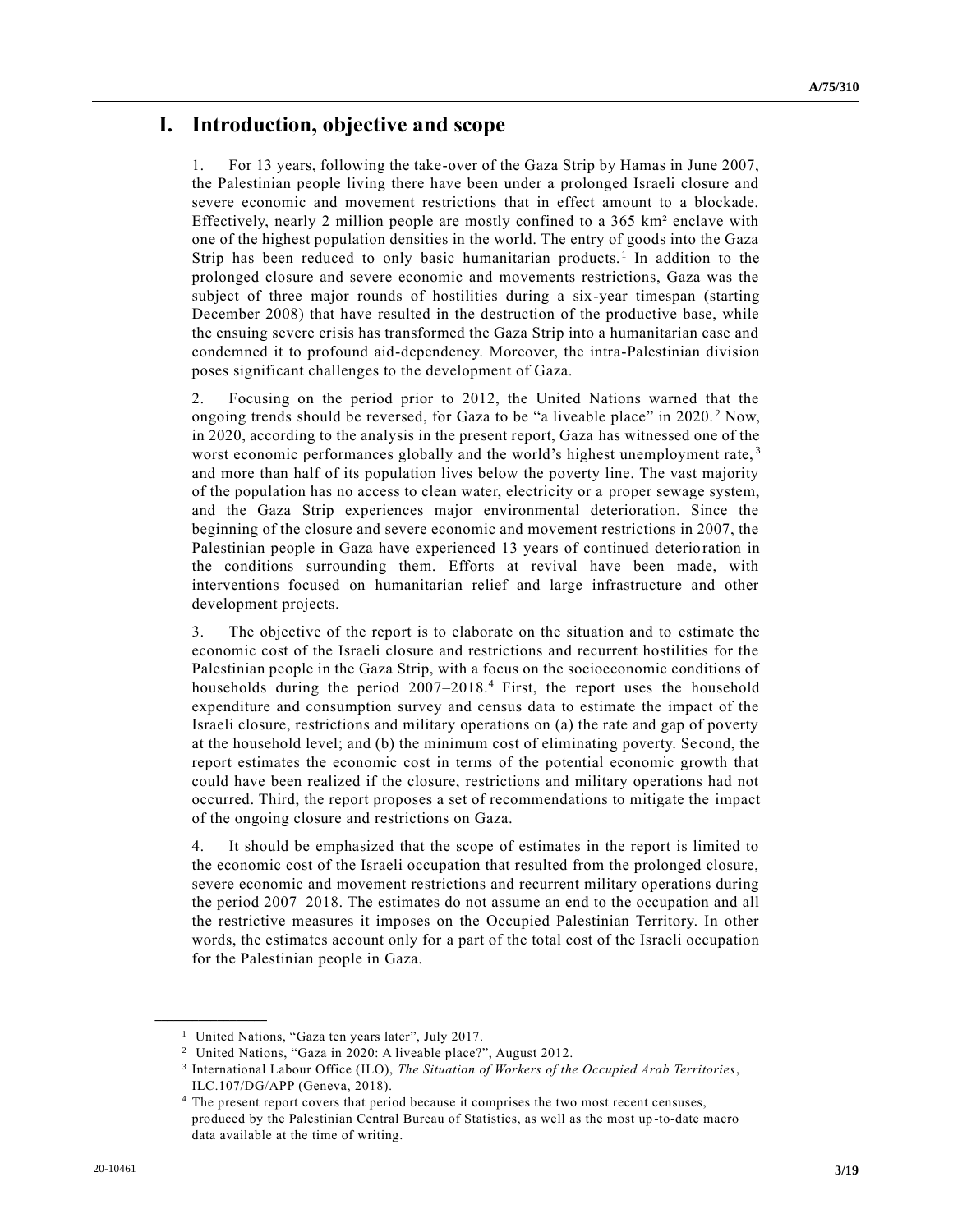# **II. Gaza: the cost of closure, restrictions and recurrent hostilities**

5. Many restrictions were imposed on the Gaza Strip in the early 1990s. Following its takeover by Hamas in June 2007, Israeli restrictions were intensified to what in effect amounted to a blockade, when the occupying power severely tightened the restrictions on the movement of goods and people in and out of Gaza. Despite some fluctuations over the years, restrictions on movement remain tight.<sup>5</sup>

## **A. Closure: land, sea and airspace**

6. Prior to 2007, Gaza had five border crossing points with Israel for pedestrians and goods: Karam Abu Salem (Kerem Shalom) for goods; Beit Hanoun (Erez) for pedestrians; the Ash Shuja'iah (Nahal Oz) fuel pipeline, closed since 2010; Al Montar (Karni), closed since 2007; and the Sufa crossing point, closed since 2008. Only the first two crossing points remain open, partially and for special cases. From June 2007, Gaza crossing points were closed for nearly the entirety of the working day; in 1999, they had been fully open. Effectively, the prolonged closure and severe movement restrictions tightly confine 2 million people in an area of 365 km². The economic significance is that trade and factors of production (labour or production inputs) are allowed to move in or out of the Gaza Strip in a severely restricted manner.

7. In addition to its control over the commercial and pedestrian land crossings of the Gaza Strip, Israel controls its sea and airspace. According to the Office for the Coordination of Humanitarian Affairs, Israel has defined a risk zone that ranges from 100 to 500 metres into Gaza near the border and has instituted an access-restricted area or "buffer zone" that ranges from 100 to 300 metres into Gaza, in which farmers' access is permitted only on foot, with a 100-metre no-go zone along the border with Israel.<sup>6</sup> Moreover, agricultural land near the fence has been subject to destruction. <sup>7</sup> At sea, the area agreed upon in the Oslo Accords to be open to fishing extends to 20 nautical miles (NM) from the coast, but has rarely exceeded 12 NM in practice. The area in which fishing has been permitted by Israel has ranged between 3 and 6 NM since 2006, with occasional extensions to 9 NM for a few weeks at a time and more recently to 12 to 15 NM. People working in the fishing industry are subjected to frequent violence, and those deemed by the Israeli navy to have exceeded the boundaries are arrested, have their boats confiscated and are sometimes shot at, killed or injured. <sup>8</sup>

### **B. Restrictions on the mobility of people and goods**

8. Only two crossings are currently used for pedestrian travel in and out of Gaza: Beit Hanoun (Erez) to Israel and Rafah to Egypt. The Erez crossing is controlled by Israel and mainly limited to humanitarian cases or people with special permits, in addition to traders and businessmen. It is the only gateway to the West Bank and East

<sup>5</sup> United Nations, "Gaza ten years later".

<sup>6</sup> See United Nations, Office for the Coordination of Humanitarian Affairs, "Gaza Strip: access and movement map", December 2018. Available at [www.ochaopt.org/content/gaza-strip-access](https://www.ochaopt.org/content/gaza-strip-access-and-movement-december-2018-0)[and-movement-december-2018-0.](https://www.ochaopt.org/content/gaza-strip-access-and-movement-december-2018-0)

<sup>7</sup> Gisha, "Gaza up close", 2019.

<sup>8</sup> United Nations, Office for the Coordination of Humanitarian Affairs, "Gaza's fisheries: record expansion of fishing limit and relative increase in fish catch; shooting and detention incidents at sea continue", Humanitarian Bulletin: Occupied Palestinian Territory, October 2019. See also, Gisha, "Gaza up close".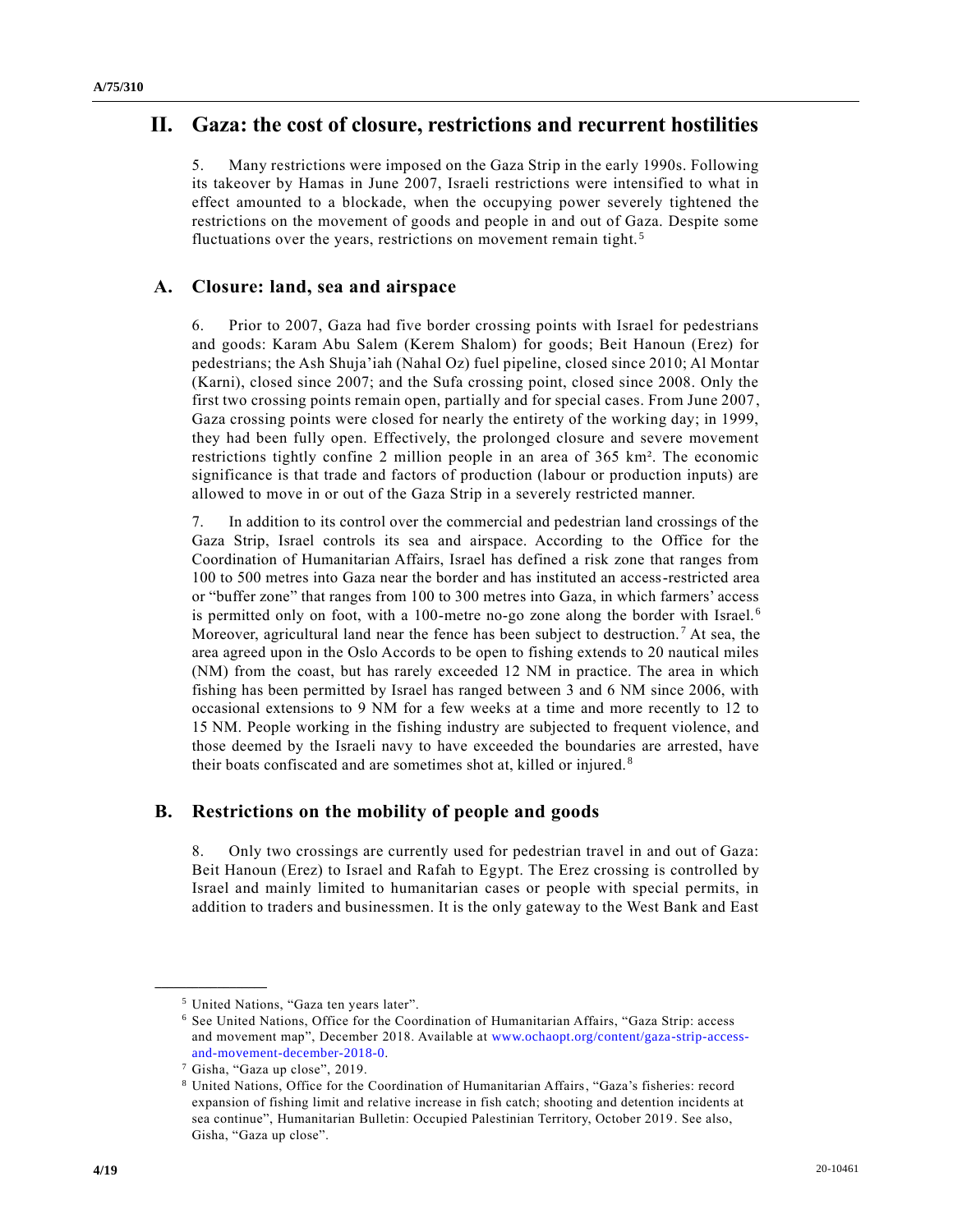Jerusalem. Between 2007 and 2018, the Rafah crossing was open for 2,126 days and closed for 2,257 days, with the closure mainly occurring from 2014 to 2017. <sup>9</sup>

9. By 2010, three of the four crossings for goods between Gaza and Israel had been shut down. From 2007 to 2010, Israel imposed additional restrictions, allowing into Gaza only basic humanitarian products "vital for the survival of the civilian population". From June 2007 until June 2010, an average of 2,400 trucks per month entered Gaza from Israel, compared with  $10,400$  in  $2005$ .<sup>10</sup> In 2018, that average increased to 8,970, but it is still below the 2005 figure, when the population of Gaza was 33 per cent smaller than its level in 2018.

10. According to the Israeli human rights organization Gisha, according to documents from the Israeli Ministry of Defense, between 2007 and 2010, Israel employed mathematical formulas to determine the minimum amount of goods that could be allowed into Gaza. Those formulas were based on an estimate of the inventory of basic goods and products, the daily per capita consumption for each good and the number of inhabitants of Gaza. When a low warning limit was reached for some products, the Israeli authorities increased the inflow of those products, unless there was an intentional reduction policy.<sup>11</sup>

11. Another constraint on productive activities is the list of "dual-use" civilian goods that Israel does not allow Palestinians to import because they might have potential military applications. The list contains 56 items requiring "special approval" to be brought into Gaza and the West Bank, including civilian machinery, spare parts, fertilizers, medical equipment, appliances, telecommunication equipment, metals, chemicals, steel pipes, milling machines, optical equipment and navigation aids. For Gaza the list contains an additional 61 items, including construction materials; raw material for the productive sectors, for example wood and pesticides; medical equipment; and water pumps, which are used during seasonal flooding. Despite some easing of restrictions, in particular for construction materials, since the 2014 military operation, applications for the import of other items on the dual-use list have been subject to frequent rejections or significant delays.<sup>12</sup> In recent months, Israel has granted one-off permits for certain items, particularly in Gaza. <sup>13</sup>

#### **C. Impact of recurrent hostilities**

12. In addition to the prolonged closure and severe economic and movement restrictions, the Gaza Strip was the subject of three consecutive major hostilities over six years that claimed the lives of 3,804 Palestinians and 95 Israelis. <sup>14</sup> In October 2014, the Secretary-General said that the destruction following the operation between 8 July and 26 August had been "beyond description". <sup>15</sup>

<sup>9</sup> For more information on movement through the Rafah and Erez crossing points, see United Nations, Office for the Coordination of Humanitarian Affairs, Gaza Crossings: Movement of People and Goods database, available at [www.ochaopt.org/data/crossings.](http://www.ochaopt.org/data/crossings)

<sup>&</sup>lt;sup>10</sup> Gisha, "Gaza up close".

<sup>&</sup>lt;sup>11</sup> After prolonged legal proceedings, Gisha received official documents from the Israeli Ministry of Defense (in Hebrew) containing the criteria according to which the Gaza closure was implemented until mid-2010, see [www.gisha.org/UserFiles/File/MatpashDoc.pdf.](https://www.gisha.org/UserFiles/File/MatpashDoc.pdf)

<sup>&</sup>lt;sup>12</sup> World Bank, "Economic monitoring report to the Ad Hoc Liaison Committee", 19 March 2018.

<sup>&</sup>lt;sup>13</sup> World Bank, "Economic monitoring report to the Ad Hoc Liaison Committee", 26 September 2019.

<sup>&</sup>lt;sup>14</sup> For more information on casualties during the three military operations, please refer to United Nations, Office for the Coordination of Humanitarian Affairs, Data on Casualties database, available at [www.ochaopt.org/data/casualties;](file:///C:/MSWDocs/_2Semifinal/www.ochaopt.org/data/casualties) and B'Tselem, Fatalities since Operation Cast Lead database, available at [www.btselem.org/statistics/fatalities/after-cast-lead/by-date-of-event.](about:blank)

<sup>&</sup>lt;sup>15</sup> See United Nations News, "In war-ravaged Gaza, Ban urges ministers of new government to unite on 'building one Palestine'", 14 October 2014.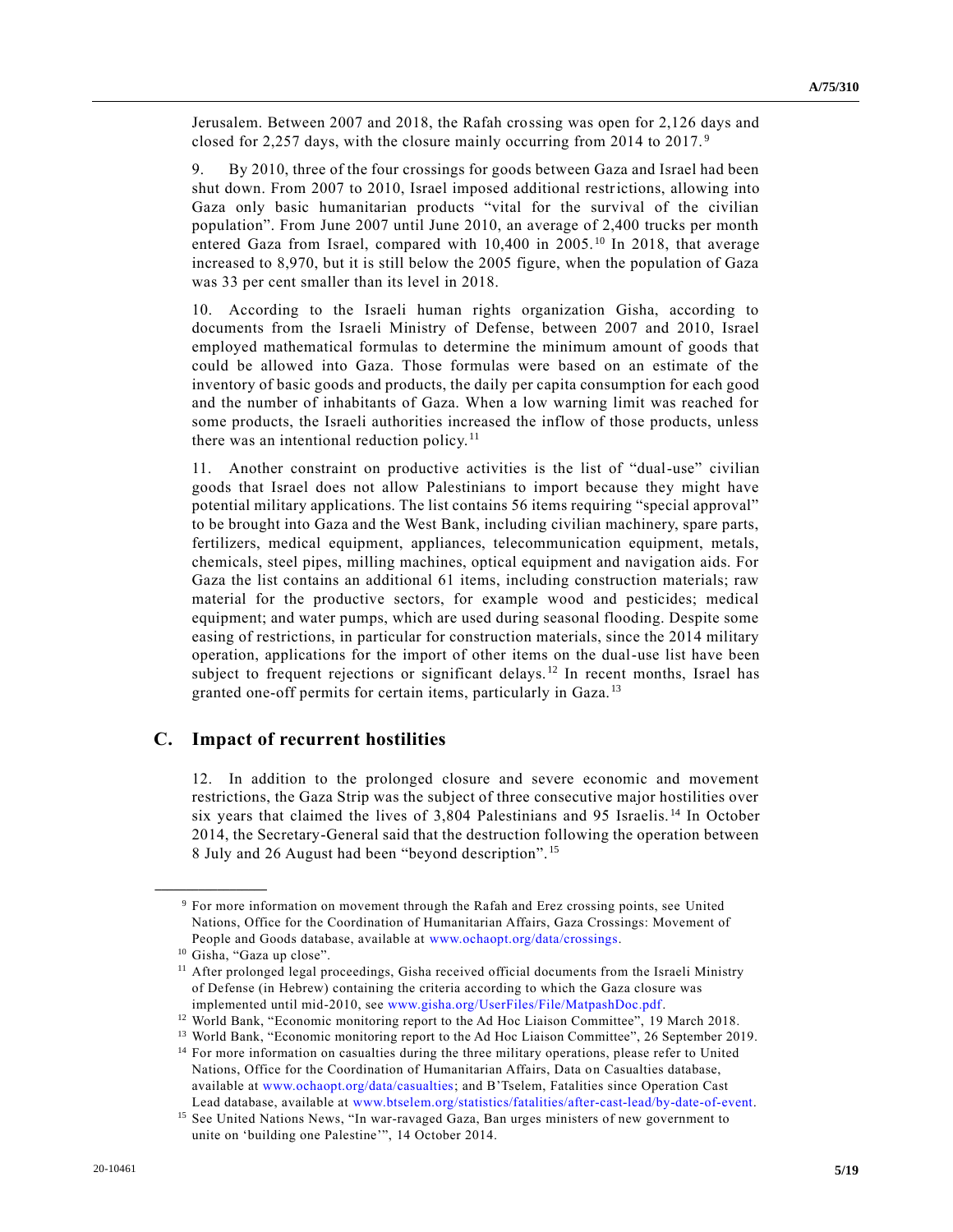13. In its report, the United Nations country team said that the three military operations had had the following impacts: <sup>16</sup>

(a) During the hostilities that lasted from 27 December 2008 to 18 January 2009, nearly 1,400 Palestinians and 13 Israelis were killed. In addition, 5,380 people were wounded,<sup>17</sup> and some 60,000 homes were damaged or destroyed, leaving some 20,000 people homeless;

(b) During the eight-day hostilities in November 2012, 174 Palestinians, including 107 civilians, and 6 Israelis, including 3 civilians, were killed, and some 10,000 homes damaged;

(c) During the hostilities from 8 July to 26 August 2014, 2,251 Palestinians, including at least 146 civilians, and 71 Israelis, of whom 5 were civilians, were killed, and 171,000 homes were damaged, 17,800 of which were rendered completely uninhabitable, thereby displacing their 100,000 inhabitants.

# **III. Gaza: closure, restrictions, recurrent hostilities and the economy**

14. In the 24-year period from 1994 to 2018, the real GDP of Gaza grew by 48 per cent (see figure 1 below), while its population grew by 137 per cent, resulting in a 37 per cent drop in real GDP per capita. The latter plummeted from the equivalent of 96 per cent of the West Bank GDP per capita in 1994 to 30 per cent in 2018. Meanwhile, unemployment in Gaza jumped by 22 percentage points, reaching 52 per cent, among the highest rates in the world (see figure 1). <sup>18</sup>

#### Figure 1

#### **Gaza Strip: real GDP growth and unemployment rates, 1995 to 2018**  (Percentage)



*Source*: Palestinian Central Bureau of Statistics, national accounts and labour market data.

#### **A. Palestinian economy in the Gaza Strip, 1994 to 2018**

15. The Palestinian economy in Gaza has gone through three structural phases. During the period 1994–1999, following the signing of the Oslo Accords, optimism prevailed for a final status solution; the regional Gaza economy grew on average by 6.1 per cent

<sup>&</sup>lt;sup>16</sup> United Nations, "Gaza ten years later".

<sup>17</sup> State of Palestine, Ministerial Committee for the Reconstruction of Gaza, *Detailed Needs Assessment (DNA) and Recovery Framework for Gaza Reconstruction* (2015).

<sup>18</sup> ILO, *The Situation of Workers of the Occupied Arab Territories*.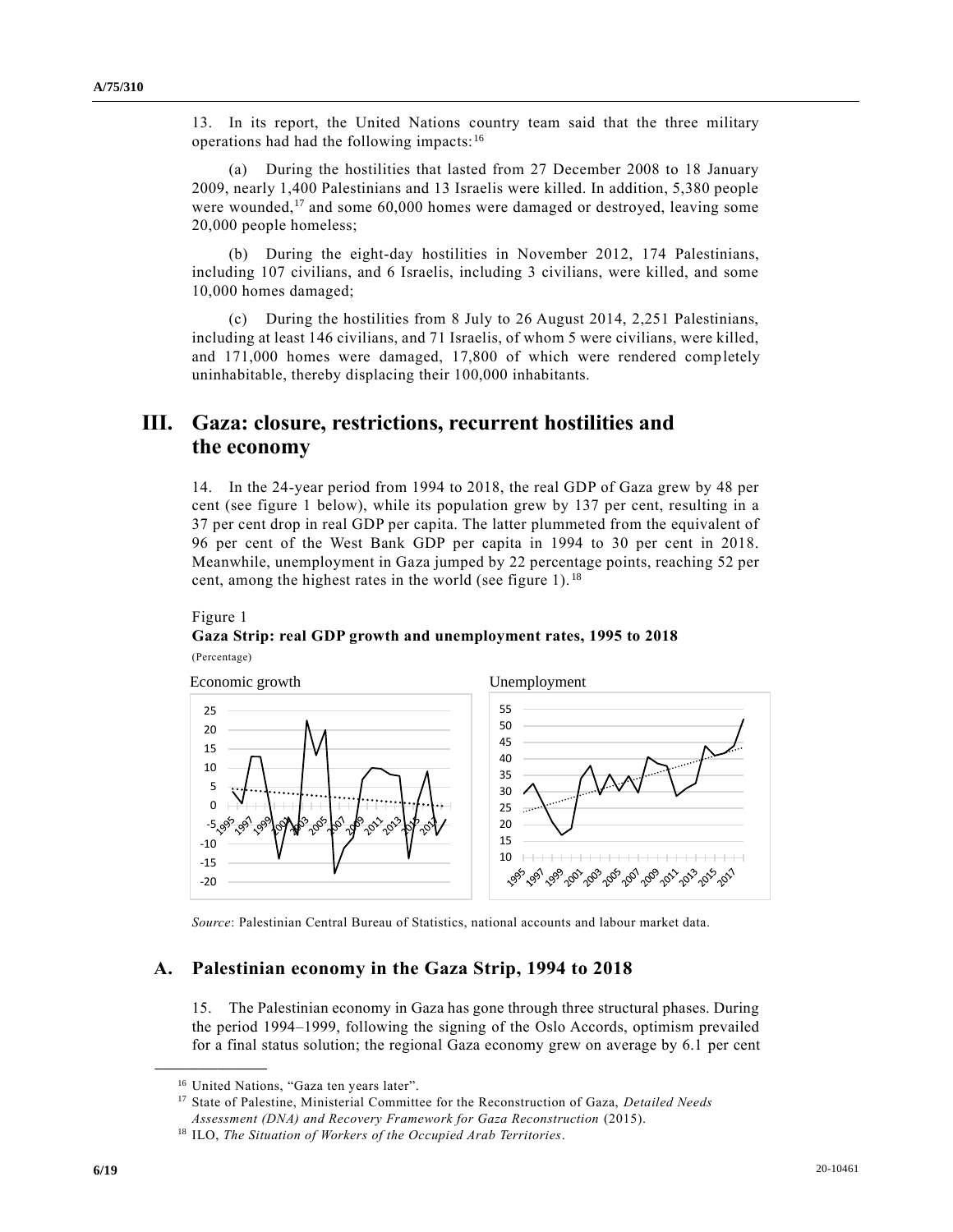annually, while the West Bank grew by 10.7 per cent. In 2000, following the outbreak of the second intifada, Israel prohibited Palestinian workers from Gaza from working in Israel. Between 2000 and 2006, much of the Palestinian public and private infrastructure and institutions was destroyed, and the movement of Palestinian workers and goods was severely restricted. The Gaza economy grew by just 2 per cent annually between 2000 and 2006. Gaza continues to suffer from severe restrictions on land, air and maritime movement, coupled with recurrent hostilities since July 2007. From the onset of the imposition of the closure and severe economic and movement restrictions from 2007 to 2018, the economic growth of Gaza fluctuated sharply and grew on average by just  $0.8$  per cent annually, while the West Bank  $-$  also under occupation and facing restrictions, measures and control – grew by 6.6 per cent annually.

16. The share of Gaza in the Palestinian economy halved from 37 per cent in 1995 to 18 per cent in 2018 (see figure 2). Prior to 2007, its share in the Palestinian economy had never dropped below 31 per cent and averaged around 35 per cent. Moreover, investment in Gaza virtually disappeared, falling from 11 per cent of GDP in 1994 to just 2.7 per cent in 2018.<sup>19</sup> Non-building investment remained minimal, at 0.2 per cent of GDP.

### Figure 2 **Share of the Gaza Strip in the Palestinian economy**

(Percentage of GDP)



*Source*: Palestinian Central Bureau of Statistics, national account data.

17. The performance of the regional Gaza economy has always been far below its potential owing to the occupation and its accompanying restrictive measures. The closure and severe economic and movement restrictions imposed on the Gaza Strip since 2007 and the subsequent recurrent hostilities continue to impede the realization of its full economic potential and have cultivated a profound economic and humanitarian crisis. Table 1 presents some economic indicators for 2006 (before) and 2018 (after).

18. In the 11-year period from 2007 to 2018, the economy of Gaza grew by just 4.8 per cent. Its share in the Palestinian economy contracted by 13 percentage points, from 31 per cent in 2006 to 18 per cent in 2018; GDP per capita shrank by 27 per cent, unemployment increased by 49 per cent and poverty increased by 42 per cent. Almost all GDP components remain below their 2006 levels.

<sup>&</sup>lt;sup>19</sup> In late 2019, the Palestinian Central Bureau of Statistics revised its national accounts data back to 2004, see [www.pcbs.gov.ps/Portals/\\_Rainbow/Documents/E\\_Na\\_accounts\\_2014\\_2015\\_constant.html.](http://www.pcbs.gov.ps/Portals/_Rainbow/Documents/E_Na_accounts_2014_2015_constant.html)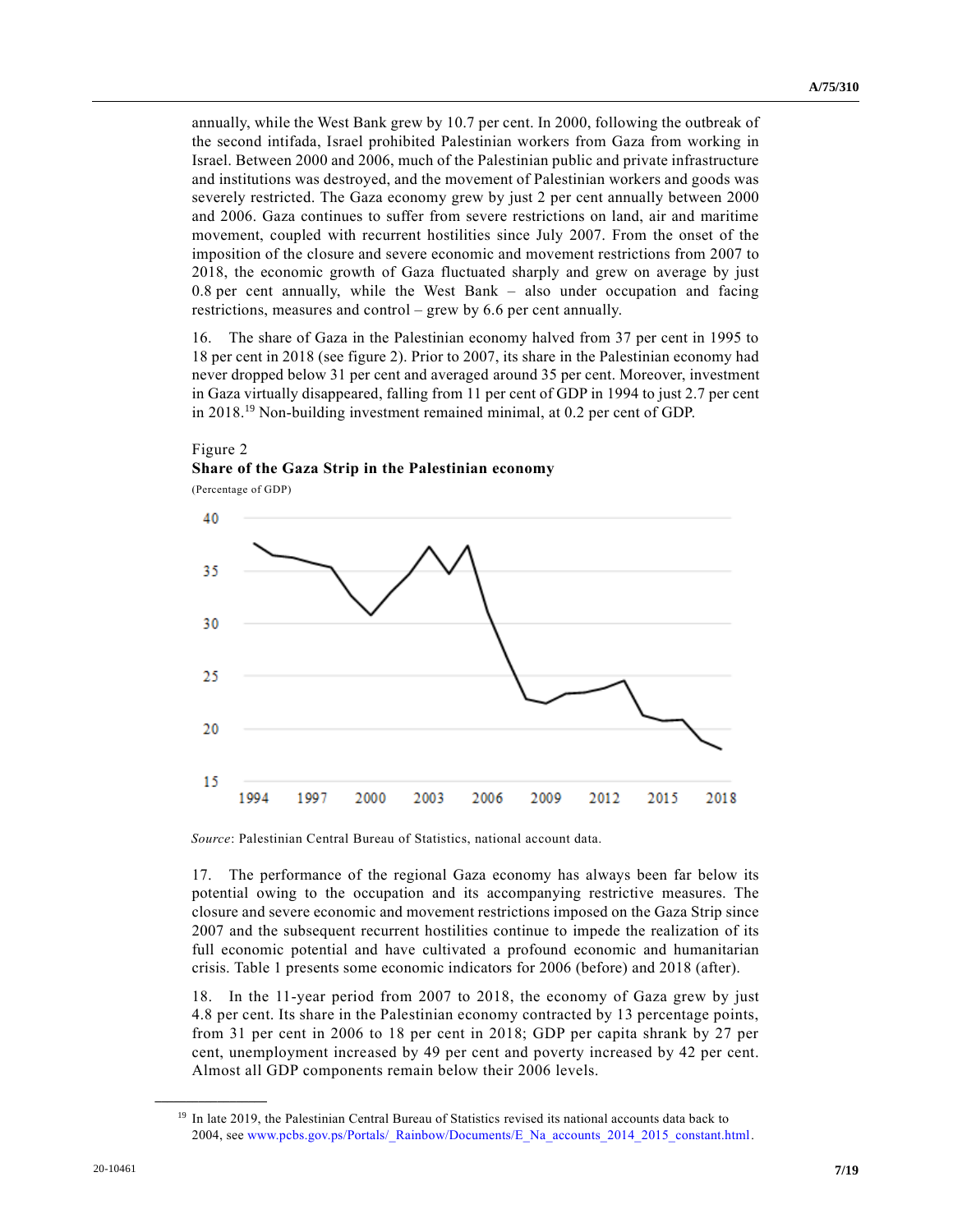| Indicator                                                  | 2006         | 2018           | Percentage change |
|------------------------------------------------------------|--------------|----------------|-------------------|
| Population (thousands)                                     | 1 3 4 9      | 1933           | 43                |
| Population density (people/ $km^2$ )                       | 3696         | 5 2 9 6        | 43                |
| Real GDP (millions of 2015 USD)                            | 2691         | 2819           | 4.8               |
| Share of Gaza in Occupied Palestinian Territory GDP (%)    | 31.1         | 18.1           | $-42$             |
| Real GDP per capita (millions of 2015 USD)                 | 1994         | 1458           | $-26.9$           |
| Investment share in Occupied Palestinian Territory GDP (%) | 9.5          | 2.7            | $-71.6$           |
| Unemployment rate $(\% )$                                  | 34.8         | 52             | 49.4              |
| Poverty $(\% )$                                            | 39<br>(2007) | 55.4<br>(2017) | 42.1              |

#### Table 1 **Economy of Gaza before and after the imposition of the closure (selected indicators)**

*Source*: Palestinian Central Bureau of Statistics.

## **B. Negatively affected productive sectors**

19. In addition to the above-mentioned severe restrictions imposed on the agricultural and fishing sectors, the agriculture and manufacturing (tradable goods) sectors have also been hindered by restrictions on imports of technology and raw materials, which have limited their ability to expand, maintain competitiveness and create jobs. Certain fertilizers and a range of common pesticides feature on the Israeli "dual-use" list. Similarly, the inputs necessary for even basic manufacturing have been severely restricted, as they also feature on the list.

20. The destruction of infrastructure in Gaza by prolonged closure, severe economic and movement restrictions and recurrent rounds of hostilities have had a grave impact on access to electricity and clean water, as well as on the environment. Electricity shortages have severely suppressed key productive activities. In 2017 and 2018, electricity supply was restricted to 4 to 6 hours a day, and shortages continued to disrupt everyday life and hinder the delivery of basic services.<sup>20</sup> The availability of electricity in the whole Gaza Strip increased from about 6 hours per day in January 2018 to about 11 hours in January 2020. <sup>21</sup> However, that does not mean that an average household in Gaza has access to electricity for 11 hours per day, as the electricity supply is insufficient to power all households at the same time.

21. Consequently, the Gaza economy has undergone a reversal in industrialization and agriculturalization. The share of agriculture and manufacturing in the regional Gaza economy declined from 34 per cent in 1995 to 23 per cent in 2018 (see figure 3 below), while their contribution to employment fell from 26 to 12 per cent. This raises a serious concern related to the future development of the economy of the Gaza Strip and its capacity to realize economies of scale and expand employment.

22. Section IV below further elaborates on the impact of the closure, restrictions and recurrent hostilities in Gaza, with a focus on how poverty has spread and deepened between 2007 and 2017.

<sup>&</sup>lt;sup>20</sup> United Nations, Office for the Coordination of Humanitarian Affairs, "Occupied Palestinian Territory: 2019 humanitarian needs overview", December 2018.

<sup>&</sup>lt;sup>21</sup> United Nations, Office for the Coordination of Humanitarian Affairs, Gaza Strip Electricity Supply database, available at [www.ochaopt.org/page/gaza-strip-electricity-supply.](http://www.ochaopt.org/page/gaza-strip-electricity-supply)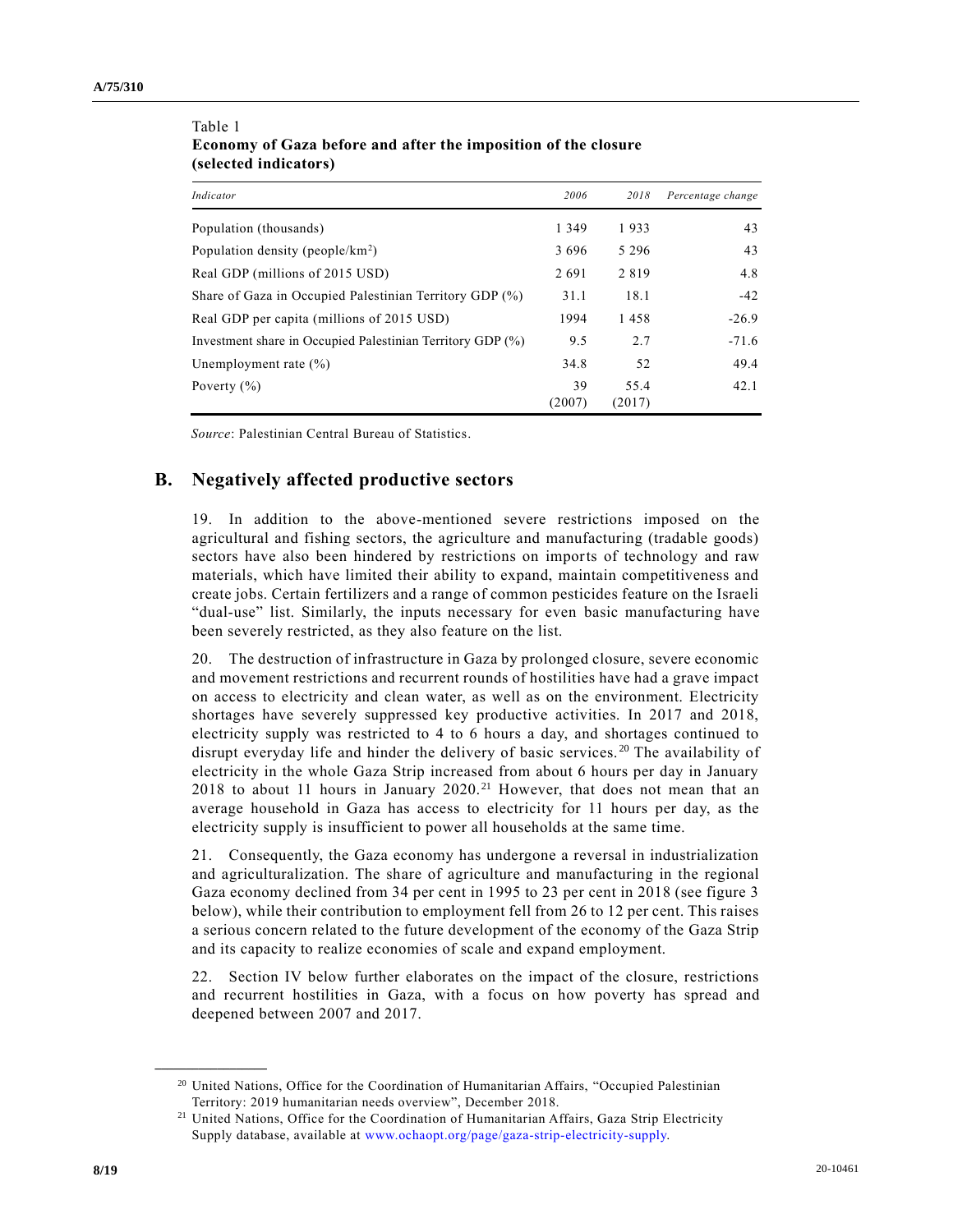

## Figure 3 **Sectoral structure of the regional Gaza economy (1995, 2006 and 2018)**

(Percentage of regional Gaza economy)



23. Using the Palestinian Central Bureau of Statistics surveys and census data, <sup>22</sup> the present section traces the deterioration of household living conditions and welfare in Gaza between 2007 and 2017. The impact that the prolonged closure, severe economic and movement restrictions and military operations have had in terms of the cost for the Palestinian people will be assessed with respect to the poverty headcount and the poverty gap.<sup>23</sup> This makes it possible to estimate the increase in the minimal cost required to lift all households out of poverty, between 2007 and 2017. <sup>24</sup>

### **A. Poverty in Gaza between 2007 and 2017**<sup>25</sup>

24. The sections below contain an analysis of the evolution of the level and depth of poverty in Gaza over the period 2007–2017 by applying two analytical methods:

<sup>22</sup> See [www.pcbs.gov.ps/default.aspx.](http://www.pcbs.gov.ps/default.aspx)

<sup>&</sup>lt;sup>23</sup> "Headcount" refers to the proportion of households below the poverty line. Headcounts are an inaccurate measure of poverty in that they do not reflect its depth, and confound all households below the poverty line, without considering the fact that the degree to which different poor households fall below the poverty line may differ greatly. For example, the headcount poverty index would count a household as being below the poverty line whether it was \$0.01 below or \$100 below. The "poverty gap" addresses that inaccuracy by summing up the "distance" (in monetary terms) separating each household from the poverty line, ascribing a weight of 1 to all households below the poverty line and zero to those above. Intuitively, it represents the average percentage shortfall of households with respect to the poverty line. For the previous two hypothetical configurations, for a poverty line of \$200, the poverty gap would be equal to  $0.01\div 200=0.00005$  in the first case (a very small number), and equal to  $100\div 200=0.5$  in the second.

<sup>&</sup>lt;sup>24</sup> Poverty measures include all government and non-government assistance to households, cash and in-kind.

<sup>&</sup>lt;sup>25</sup> A more detailed analysis of poverty in Gaza is discussed in a forthcoming United Nations Conference on Trade and Development (UNCTAD) technical paper entitled, "The economic costs of the Israeli occupation for the Palestinian People: the impoverishment of Gaza under blockade" (We would advise against the use of the word "blockade").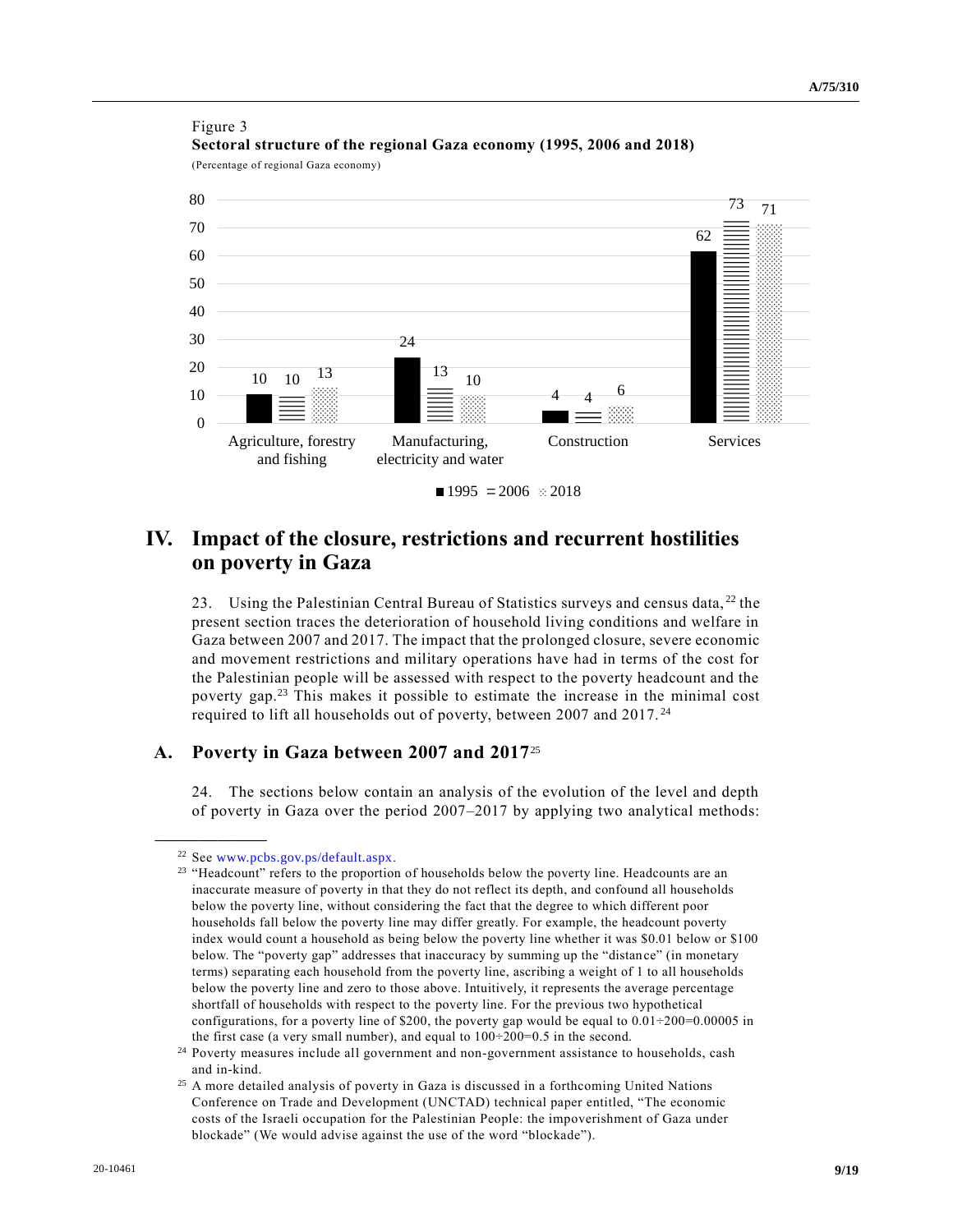first using a sample from survey data; and second covering the population from the census.<sup>26</sup> The analysis covers poverty in Gaza, both over time and in comparison with the West Bank.

#### **1. Survey-based method**

25. The survey-based method directly uses the sample data in the Palestinian expenditures and consumption survey of 2007 and 2017 to calculate the relationship between total expenditure per adult equivalent and individual, household and location characteristics in the survey.<sup>27</sup> Taking the Eurostat and European Union definition of the poverty line as being 60 per cent of the national median total household expenditures per adult equivalent,<sup>28</sup> the real poverty lines for the Occupied Palestinian Territory in 2007 and 2017 are \$123 and \$255 (constant 2015 USD), respectively, per month.

26. The sample data in the two Palestinian expenditures and consumption surveys indicate severe deterioration in the welfare of households in Gaza between 2007 and 2017, as the proportion of households below the poverty line increased from 46.1 to 64.4 per cent and the poverty gap widened from 15.9 to 25.7 per cent.

#### **2. Empirical best prediction method**

**\_\_\_\_\_\_\_\_\_\_\_\_\_\_\_\_\_\_**

27. One limitation of the above survey-based results is that they are based on relatively small samples. Recent developments in poverty mapping and small area estimation make it possible to improve the survey-based methods by combining survey and census data. <sup>29</sup> The Occupied Palestinian Territory is similar to most countries in that census data do not include information on household or individual consumption, expenditures or income. However, the Palestinian expenditures and consumption surveys and the decadal censuses (2007 and 2017) do collect data on a relatively broad set of common variables, including: location (urban, rural, refugee camp); characteristics of the household head (e.g., educational attainment); household demographic characteristics; employment status and sector of employment; access to basic services, such as water, through public networks; and the household's dwelling and physical assets.

28. To obtain the headcount and depth of poverty, the empirical best prediction method uses a three-step approach: first, the Palestinian expenditures and consumption survey data are used to estimate statistical regression equations of household expenditures per adult equivalent, as well as the household's characteristics (the estimation of the empirical best prediction is presented in the

 $26$  The detailed data used in the analysis in the present section was received from the Palestinian Central Bureau of Statistics in response to a request by UNCTAD. Data are obtained from the 2007 and 2017 Palestinian expenditures and consumption survey, and from the 2017 Palestinian census, conducted by the Bureau. The reports on the main findings of living standards in Palestine (expenditure, consumption and poverty) for 2007 and 2017 are available at [www.pcbs.gov.ps/](http://www.pcbs.gov.ps/Downloads/book1474.pdf)  [Downloads/book1474.pdf](http://www.pcbs.gov.ps/Downloads/book1474.pdf) and [www.pcbs.gov.ps/Downloads/book2368.pdf?date=7\\_5\\_2018.](http://www.pcbs.gov.ps/Downloads/book2368.pdf?date=7_5_2018) See also the Bureau's report entitled, *Preliminary Results of the Population, Housing and Establishments Census 2017* (Ramallah, 2018).

<sup>27</sup> Following the Organization for Economic Cooperation and Development and the World Bank, "adult equivalent" is defined as  $(1 + (number of adults - 1) \times 0.8 + (number of children \times 0.5))$ . It is worth noting that the adult equivalent method is better than per capita for accounting for sources of inter-household heterogeneity, and therefore provides a more accurate picture of poverty in Gaza. This is because household structure in Gaza, like most developing countries, is highly heterogeneous, with a large number of children. Consumption requirements in a household with six adults, for example, will be different from those of a household made up of two adults and four children.

<sup>28</sup> See [https://ec.europa.eu/eurostat/statistics-explained/index.php/Glossary:At-risk-of-poverty\\_rate.](https://ec.europa.eu/eurostat/statistics-explained/index.php/Glossary:At-risk-of-poverty_rate)

<sup>29</sup> See Chris Elbers, Jean O. Lanjouw and Peter Lanjouw, "Micro–level estimation of poverty and inequality", *Econometrica*, vol. 71, No. 1 (January 2003); and Isabel Molina, J.N.K. Rao and Gauri Sankar Datta, "Small area estimation under a Fay-Herriot model with preliminary testing for the presence of random area effects", *Survey Methodology*, vol. 41, No. 1 (June 2015).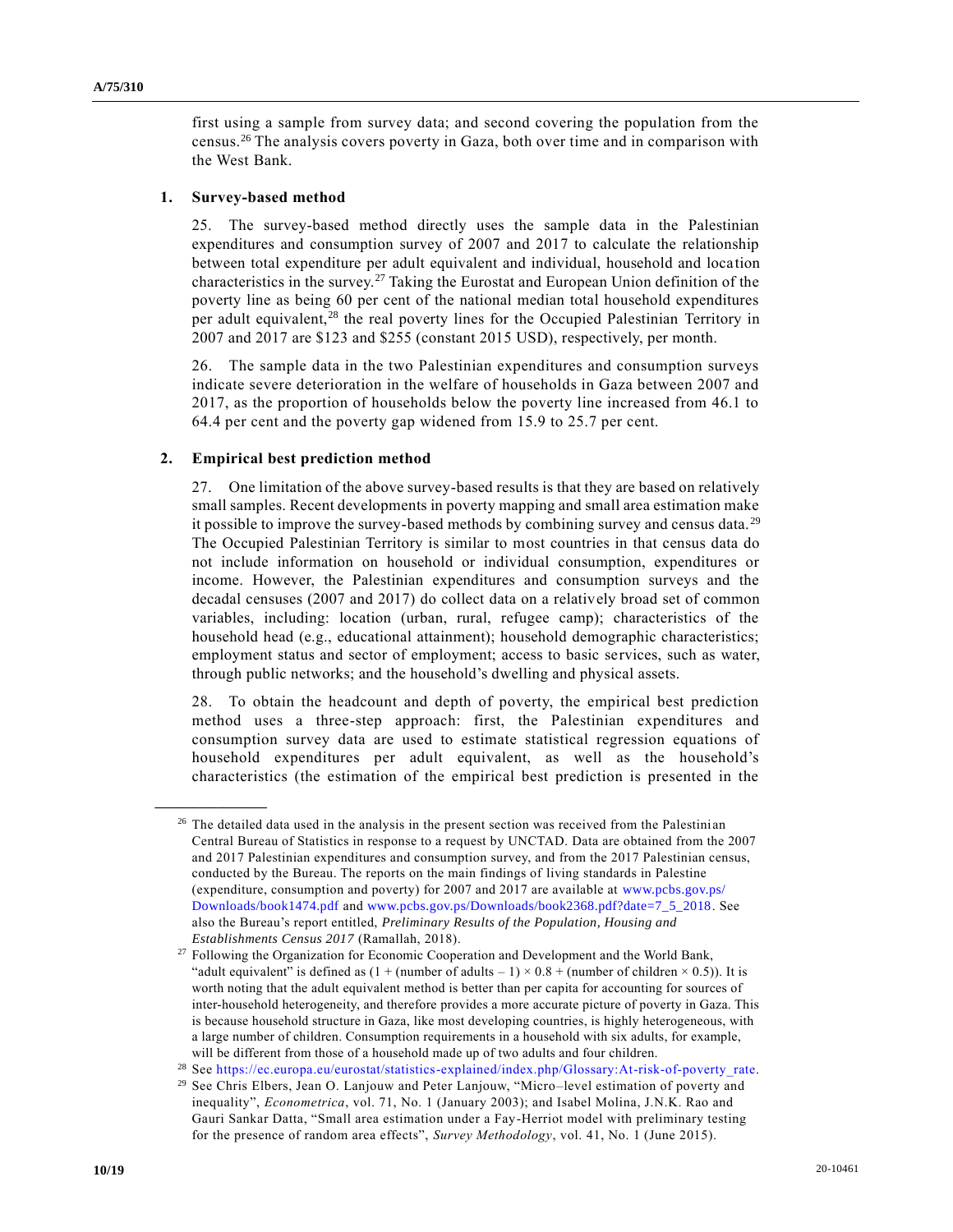annex to the present report); second, the estimated coefficients obtained from the regressions are combined with the census data (for a much larger number of households) to impute the household's level of expenditures per adult equivalent; and third, the imputed measures of household expenditures are used to recalculate the headcount and poverty gap measures for each year.

29. Following those three steps, the empirical best prediction poverty indicators for 2007 and 2017 are presented in table 2 below, along with those of the survey-based method. The poverty headcount (rate) in 2007 is equal to 40.1 per cent, lower than the 46 per cent estimate of the survey-based method. This rises to 56 per cent in 2017, which is lower than the 64.5 per cent estimate of survey-based method, yet still demonstrates a very large increase over the 10-year period. Concomitantly, the empirical best prediction measure of the poverty gap in Gaza increases from 13.9 to 19.9 per cent between 2007 and 2017. While the magnitudes are lower than those of the survey-based method, they are still extremely large.

|      |              | Poverty headcount                | Poverty gap  |                                  |  |
|------|--------------|----------------------------------|--------------|----------------------------------|--|
| Year | Survey-based | <i>Empirical best prediction</i> | Survey-based | <i>Empirical best prediction</i> |  |
| 2007 | 0.4617       | 0.4007                           | 0.1588       | 0.1395                           |  |
| 2017 | 0.6447       | 0.5619                           | 0.2574       | 0.1987                           |  |

Table 2 **Gaza 2007 and 2017: poverty gap and headcount (survey-based and empirical best prediction methods)** 

*Source*: UNCTAD calculations.

#### **B. Estimated poverty cost of the closure, restrictions and recurrent hostilities in Gaza**

30. Building on the previous analysis, it is possible to calculate the smallest aggregate annual lump-sum transfer that will suffice to lift all households out of poverty (i.e., the minimum cost of eliminating poverty). A comparison between that cost in the two years of the most recent census  $-2007$  and  $2017$  – captures the poverty cost of the prolonged closure and severe economic and movement restrictions imposed and the military operations conducted by the occupying power. This is calculated as follows:

Minimum cost of eliminating poverty = poverty gap  $\times$  poverty line  $\times$  12 months  $\times$ number of adult equivalents per household  $\times$  number of households.

Using the poverty gap estimated by the empirical best prediction method (see table 2 above), the minimum real cost of eliminating poverty in constant 2015 USD in Gaza are:

 $2007 \text{ cost} = 0.1395 \times 123.7 \times 12 \times 4.49 \times 224848 = \text{real } $209 \text{ million}$ 

2017 cost = 0.1987  $\times$  255.2  $\times$  12  $\times$  3.97  $\times$  347035 = real \$838 million.

31. The minimum yearly real cost of eliminating poverty has quadrupled between 2007 and 2017. The difference of \$629 million (constant 2015 USD) between those years measures the cost of the prolonged closure and severe economic, movement restrictions and recurrent hostilities in terms of poverty. The difference represents 22.3 per cent of the Gaza GDP, or 4 per cent of the Occupied Palestinian Territory GDP, in 2017. This points to the degree of the cost of reversing the impact of the Israeli closure, restrictions and recurrent hostilities on the welfare of households in Gaza.

32. The above analysis indicates that Gaza has suffered heavy blows to its economy and environment, as well as to the well-being of its population. However, the question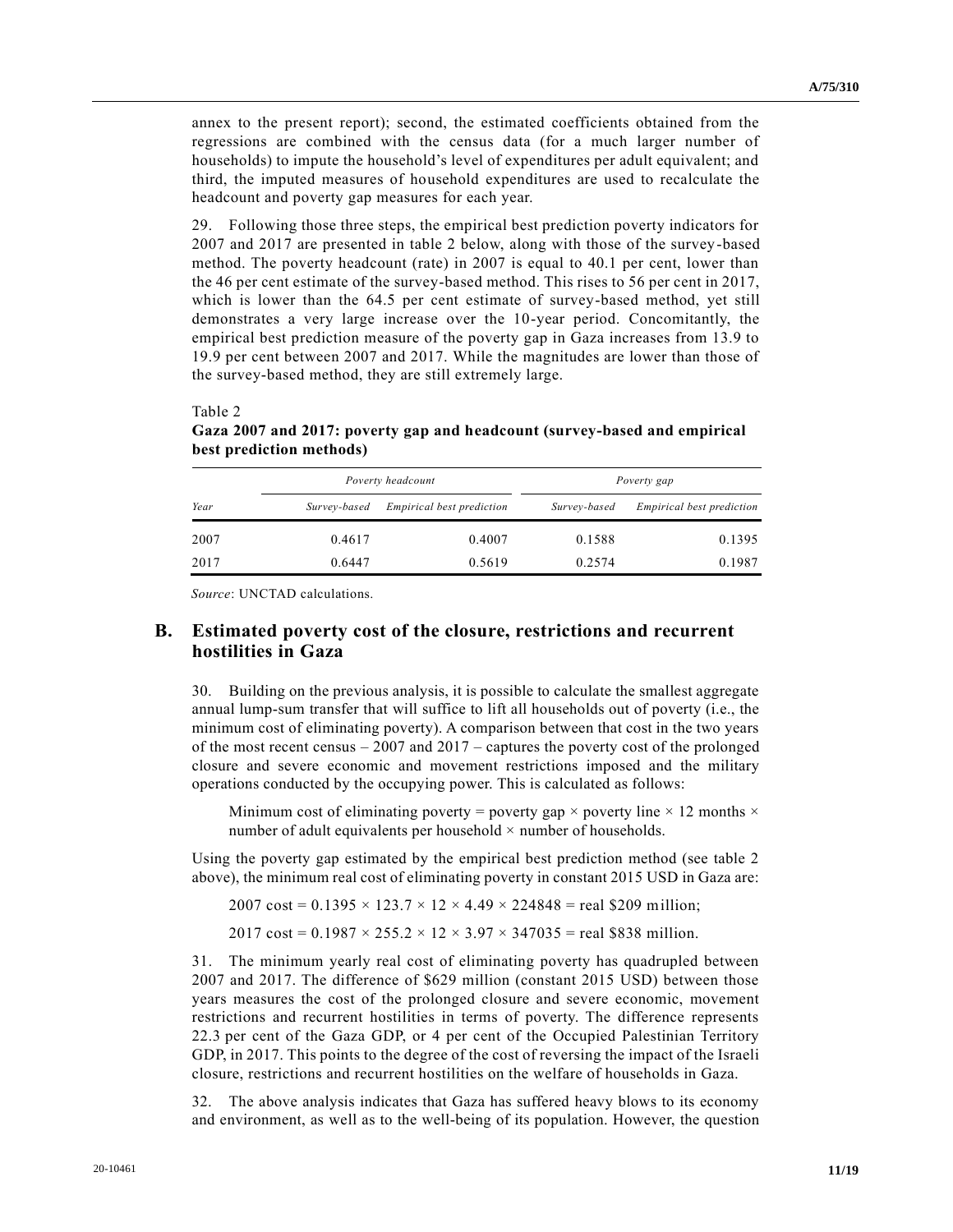remains as to what would have happened had Gaza not experienced closure, movement and economic restrictions and military operations. Section V below focuses on that question by estimating the loss of potential output during the period 2007–2018.

# **V. Estimated economic and poverty cost of the closure, restrictions and recurrent hostilities: 2007–2018**

## **A. Assessments of the impact of the closure, restrictions and recurrent hostilities**

33. Some attempts have been made to assess the impact of one or two of the military operations that Gaza endured over the 10 years in question. However, no attempt has been made to estimate the cumulative economic cost of the prolonged Israeli closure, the severe economic and movement restrictions and the military operations in Gaza. The present section contains a brief summary of previous assessments and estimates of the cumulative cost between 2007 and 2018.

34. The International Monetary Fund estimates that the damage of the Israeli military strike in 2008 and 2009 is equivalent to over 60 per cent of the total capital stock of Gaza, while the damage of the 2014 strike is equivalent to 85 per cent of its capital stock that existed after the  $2008-2009$  strike,<sup>30</sup> and that growth rates could have been three times the actual rates if Gaza had had the same access to production inputs as the West Bank.<sup>31</sup>

35. The World Bank indicates that, in 2014, in the 50 days that the hostilities took place, \$460 million was shaved off the Gaza economy,<sup>32</sup> and that lifting the closure could generate additional cumulative growth in the range of 32 per cent by 2025, while relaxing the dual-use list could generate an additional 11 per cent growth by 2025.<sup>33</sup>

36. UNCTAD indicates that the direct economic losses of the 50-day military operation that started in December 2008 was about \$2.5 billion (see [TD/B/56/3\)](https://undocs.org/en/TD/B/56/3). It also estimates that the value of assets damaged in Gaza as a result of the 2012 and 2014 military operations was more than \$2.7 billion, and that, during the two operations, over 64,000 residential units and at least 1,000 industrial and comme rcial establishments were totally or partially damaged (see [TD/B/62/3\)](https://undocs.org/en/TD/B/62/3).

37. Following the 2014 military operation, the Palestinian National Authority estimated the cost of the reconstruction and recovery of Gaza at \$3.9 billion.<sup>34</sup>

### **B. Estimation of the economic cost of the closure, restrictions and recurrent hostilities (2007–2018)**

38. The endogeneity, overlapping of different causal factors and measurement problems limit the methodologies that could be used to estimate the cost borne by the Palestinian people due to the ongoing prolonged closure and severe economic and movement restrictions on Gaza and the three major military operations that took place

<sup>30</sup> International Monetary Fund (IMF), "West Bank and Gaza: report to the Ad Hoc Liaison Committee", 31 August.

<sup>31</sup> IMF, "West Bank and Gaza: report to the Ad Hoc Liaison Committee", 6 September.

<sup>&</sup>lt;sup>32</sup> World Bank, "Economic monitoring report to the Ad Hoc Liaison Committee", 27 May 2015.

<sup>33</sup> World Bank, *Unlocking the Trade Potential of the Palestinian Economy: Immediate Measures and a Long-Term Vision to Improve Palestinian Trade and Economic Outcomes*, report No. ACS22471 (Washington, D.C., 2017).

<sup>34</sup> State of Palestine, Ministerial Committee for the Reconstruction of Gaza, *Detailed Needs Assessment (DNA) and Recovery Framework for Gaza Reconstruction* (2015).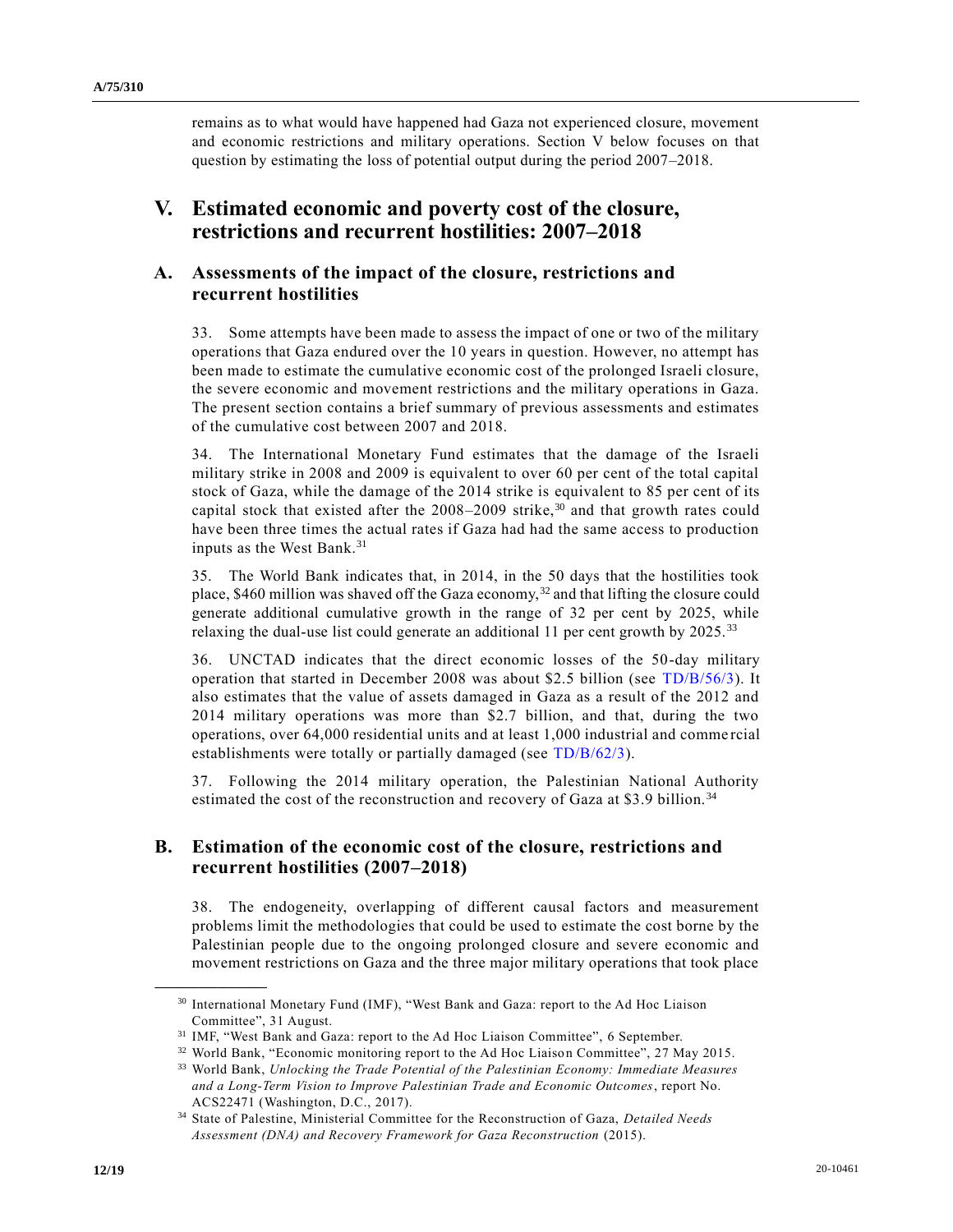during the period 2007–2018. Furthermore, the cost of this closure and restrictions cannot be estimated separately from that of those military operations. Nonetheless, an estimation of counterfactual growth paths (scenarios) for Gaza – that is, assuming that the closure, restrictions and military operations did not occur – from 2007 onwards, gives some indication of the economic losses (in terms of GDP) by measuring the deviation of the counterfactual scenarios from the historical GDP values.

39. Based on Gaza growth trends prior to 2007 and the relation between the regional economies in Gaza and the West Bank, two counterfactual growth paths (scenarios) were assessed. The actual historical economic performance in Gaza during the period 2007–2018 is used as a baseline scenario for estimating the potential economic losses. Scenario 1 assumes that the Gaza economy follows its own average historical growth for the period 1995–2006 and would continue to grow by 3.7 per cent annually from 2007 onwards. Scenario 2 assumes that, after 2007, the share of Gaza in the Occupied Palestinian Territory's economy remains the same as in 2006. That assumes that Gaza grew at the same rate as the West Bank, i.e. 6.6 per cent annually, during the assessment period 2007–2018.

40. As shown in table 3 below, scenario 1 suggests that the annual real GDP of Gaza would have been, on average, 23.3 per cent higher than the baseline scenario, and that the cumulative economic (GDP) loss for the period 2007–2018 could reach \$7.8 billion (constant 2015 USD), or 50 per cent of the Palestinian GDP in 2018. Scenario 2 indicates that the GDP of Gaza could have been, on average, 50 per cent higher than the baseline, and the cumulative economic (GDP) loss for the period could be \$16.7 billion (constant 2015 USD); or 107 per cent of the Palestinian GDP in 2018.

41. As for the real per capita GDP (see figure 4 below), scenario 1 estimates that it could have reached \$2,153 (constant 2015 USD) in 2018, or 46.7 per cent (\$695) higher than the baseline level. Scenario 2, estimates that real GDP per capita could have reached \$2,997 in 2018, which is \$1,539 or 105.5 per cent higher than the actual level recorded in that year.

## Table 3 **Gaza Strip: estimated real GDP losses under two scenarios**

(Millions of constant 2015 USD)

| Year         | <b>Baseline</b><br>scenario | Scenario 1 | Difference | Percentage<br>difference | Scenario 2 | Difference | Percentage<br>difference |
|--------------|-----------------------------|------------|------------|--------------------------|------------|------------|--------------------------|
| 2007         | 2 3 9 3                     | 2 7 9 0    | 397        | 16.6                     | 2868       | 475        | 19.9                     |
| 2008         | 2 1 9 7                     | 2894       | 697        | 31.7                     | 3 0 5 8    | 861        | 39.2                     |
| 2009         | 2 3 5 1                     | 3 0 0 1    | 650        | 27.6                     | 3 260      | 909        | 38.7                     |
| 2010         | 2 5 8 6                     | 3 1 1 2    | 526        | 20.3                     | 3 4 7 5    | 888        | 34.4                     |
| 2011         | 2 8 4 1                     | 3 2 2 7    | 386        | 13.6                     | 3 7 0 4    | 864        | 30.4                     |
| 2012         | 3 0 7 7                     | 3 3 4 6    | 270        | 8.8                      | 3 9 4 9    | 872        | 28.3                     |
| 2013         | 3 3 2 1                     | 3 4 7 0    | 150        | 4.5                      | 4 2 0 9    | 889        | 26.8                     |
| 2014         | 2861                        | 3 5 9 9    | 738        | 25.8                     | 4 4 8 7    | 1626       | 56.8                     |
| 2015         | 2 9 0 0                     | 3 7 3 2    | 832        | 28.7                     | 4 7 8 3    | 1883       | 64.9                     |
| 2016         | 3 1 6 5                     | 3 8 7 0    | 705        | 22.3                     | 5 0 9 9    | 1934       | 61.1                     |
| 2017         | 2921                        | 4 0 1 3    | 1 0 9 2    | 37.4                     | 5 4 3 5    | 2 5 1 4    | 86.1                     |
| 2018         | 2819                        | 4 1 6 1    | 1 3 4 3    | 47.6                     | 5 7 9 4    | 2975       | 105.5                    |
| <b>Total</b> | 33 431                      | 41 215     | 7 7 8 4    | 23.3                     | 50 121     | 16 690     | 49.9                     |

*Source*: UNCTAD calculations.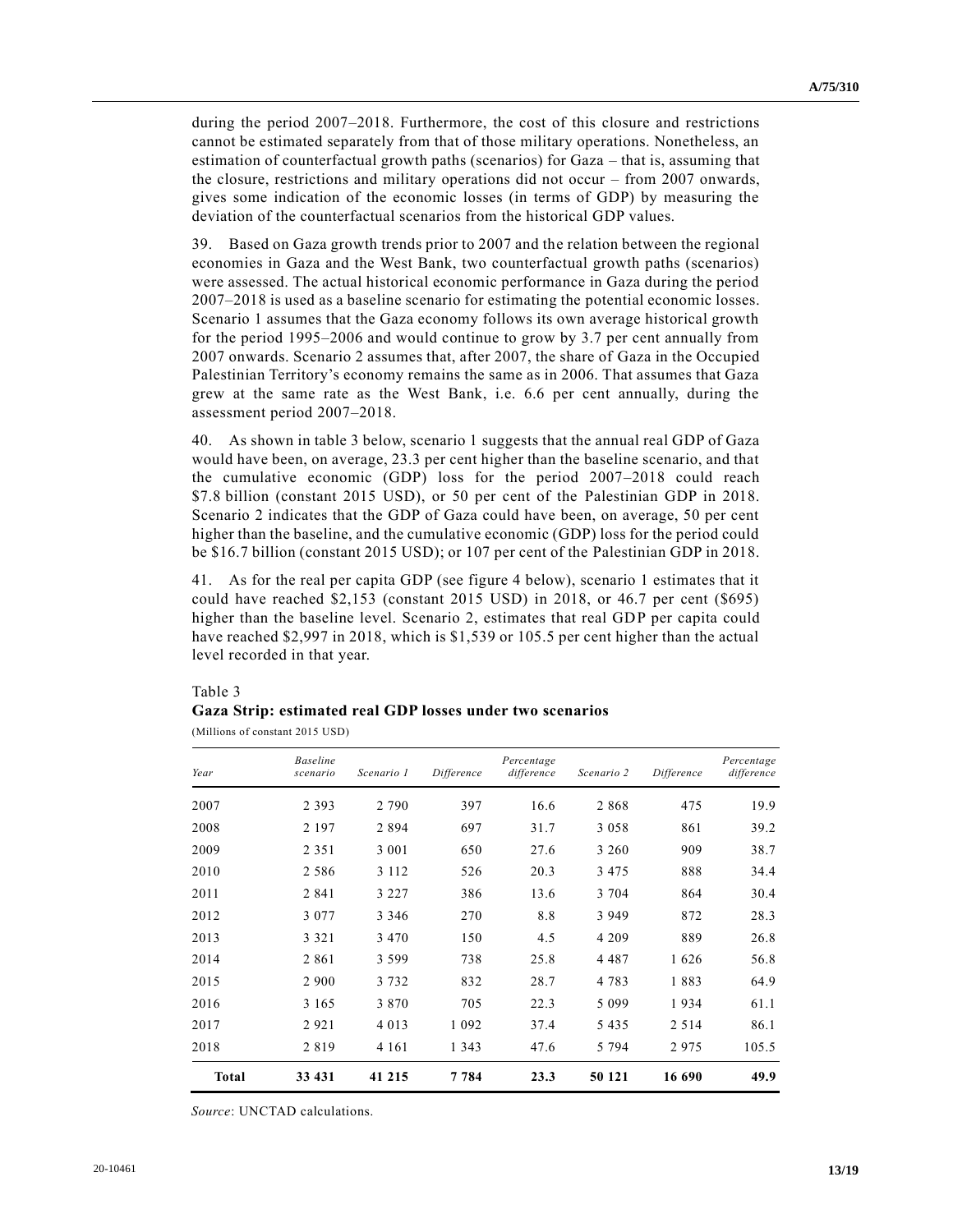

Figure 4 **Gaza Strip: estimated real GDP per capita under two scenarios**

42. The loss in potential GDP in the two counterfactual scenarios is significant, as it indicates that GDP per capita could have been considerably higher than it is today. However, it should be stressed that in both scenarios assume growth rates under occupation. In other words, they assume the persistence of all the restrictive measures imposed by the occupation in Gaza and the West Bank, with the only difference being the prolonged closure and severe economic and movement restrictions and the three major military operations. Furthermore, scenario 2 is more relevant as it shows that, if the closure and restrictions had not existed and those military operations had not happened, there would have been no rational reason to prevent the regional Gaza economy from maintaining its share in the Palestinian economy. Therefore, the estimates presented here are conservative and partial and do not include the total cost of the Israeli occupation for the Palestinian people in Gaza. Rather, they only capture the economic cost that resulted from the prolonged closure, the severe economic and movement restrictions and the military operations in Gaza during the period 2007 – 2018.

43. It is also important to emphasize that the above estimates do not include other costs that occurred during the Israeli military operations, such as the destruction of infrastructure, residential units and commercial structures. Evidently, the reconstruction that followed cost the Palestinian people and the international community billions of dollars.

44. Unlocking the economic potential of Gaza – by measures such as the construction of air and seaports, lifting all restrictions on access and movement, allowing full access to water and electricity, and utilizing the oil and natural gas off the shore of Gaza – would have a far greater impact than the estimates reported above.<sup>35</sup>

<sup>35</sup> *The Economic Costs of the Israeli Occupation for the Palestinian People: The Unrealized Oil and Natural Gas Potential* (United Nations publication, Sales No. E.19.II.D.10), indicates that the loss for the Palestinian people from being denied the right to exploit their natural resources from oil and gas could be billions of dollars.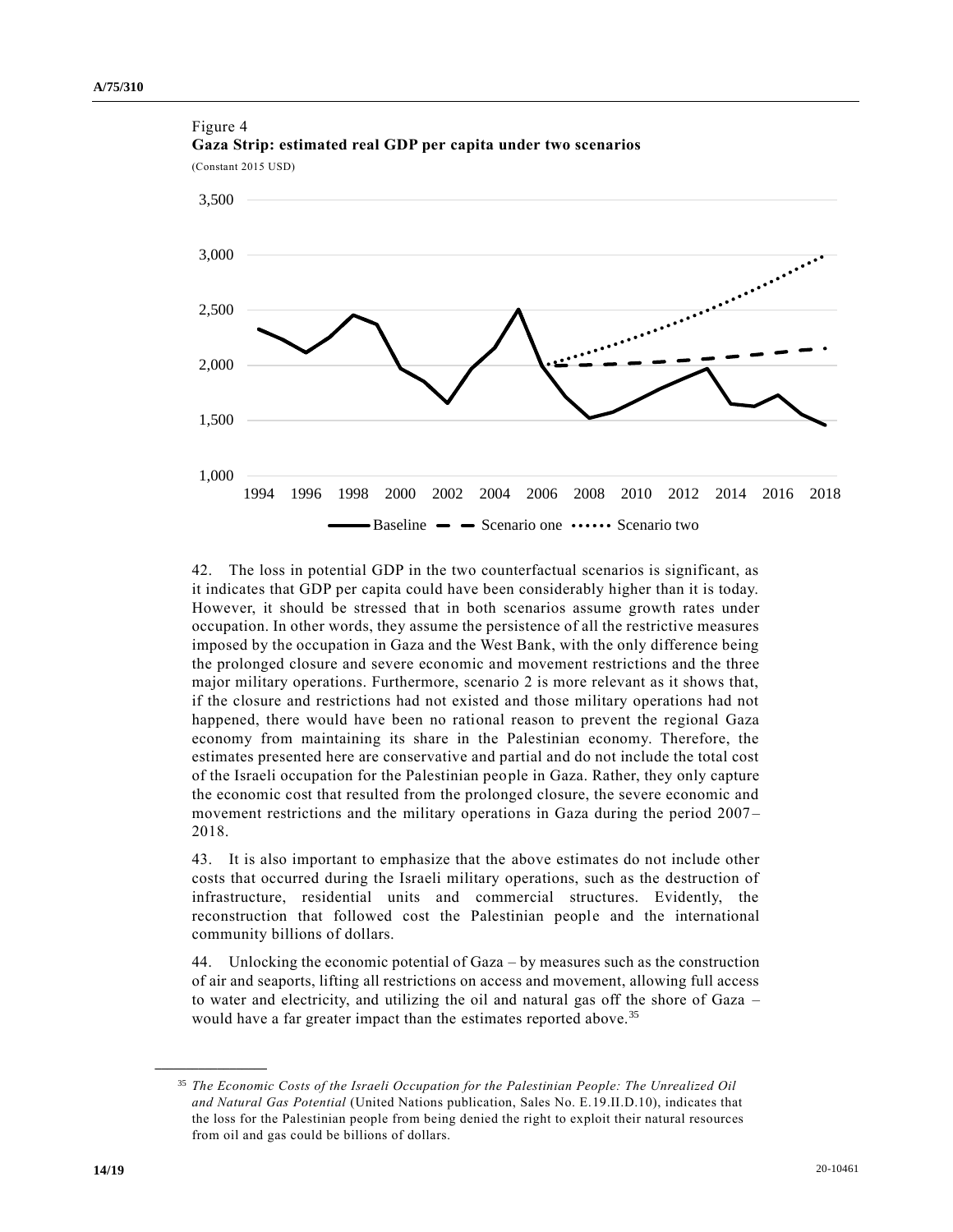### **C. Impact of the economic cost of the closure, restrictions and recurrent hostilities on poverty in Gaza**

45. The present section extends the above analysis of the two counterfactual scenarios to the household level data to ascertain their implications on poverty. The tool for doing so is the growth incidence curve. <sup>36</sup>

46. Growth incidence curves offer a transparent way to understand changes in the distribution of household expenditures over time. While the mean growth rate of household expenditures over a period of time is a useful datum, it says nothing about how different categories of households have benefitted (or not) from increases in average expenditures. For example, we can consider two categories of households: those below and those above the poverty line. If growth is pro-poor, a given mean increase in household expenditures per adult equivalent should benefit poor households more than non-poor households; the opposite is true if growth is not pro-poor. The curve plots out that relationship for each quantile of the population distribution: the horizontal axis represents each quantile of the distribution; and the vertical axis measures the percentage change in each quantile's total household expenditures over the period under consideration.

47. The growth incidence curve estimated for the Occupied Palestinian Territory, for the period 2007–2017 is presented in figure 5 below. The solid horizontal line in the figure represents the mean growth rate of household expenditures per adult equivalent. Any quantile of the population that benefitted more than the mean will be on a portion of the curve above that horizontal line; any quantile of the population that benefitted less than the mean will be below the line in the curve. Pro-poor growth corresponds, graphically, to a curve that is above the mean level of growth for lower quantiles of the expenditure distribution and below it for higher quantiles, leading to a downward-sloping curve. As indicated by the slope of the curve in figure 5, economic growth in the Occupied Palestinian Territory has been largely pro-poor. The poorest of the poor – those in the extreme left-hand portion of the curve – appear to have benefited more than the rest of the population.

48. The economic growth rates estimated for scenarios 1 and 2 in the previous section imply different levels of real GDP per capita over the period under consideration. Real GDP per capita in 2017 for scenarios 1 and 2 would have been 37.4 and 86.1 per cent higher than the actual, respectively. The analysis here assumes that the average level of expenditures per adult equivalent would have followed the increases in GDP per capita of the two scenarios, but that those increases would have been distributed to different households proportional to their relative position along the growth incidence curve in figure  $5<sup>37</sup>$  Once the counterfactual values of household expenditures per adult equivalent are constructed, the direct (survey-based) and empirical best prediction methods described above are applied, while maintaining the poverty line at its actual monthly 2017 level of \$255 (constant 2015 USD) per adult equivalent.

<sup>&</sup>lt;sup>36</sup> The growth incidence curve was first introduced in Martin Ravallion and Shaohua Chen, "Measuring pro-poor growth", *Economics Letters*, vol. 78, No. 1 (January 2003).

<sup>37</sup> For example, according to the Occupied Palestinian Territory growth incidence curve, a household in the twenty-fourth percentile of the distribution would have experienced a 70.2 per cent increase in its expenditures per adult equivalent between 2007 and 2017. Since the mean increase of household expenditures per adult equivalent was equal to 65.33 per cent, that household would then be assigned an increase in expenditures per adult equivalent of ( $70.24 \div$  $65.33$ )  $\times$  37.4 per cent in scenario 1 and  $(70.24 \div 65.33) \times 86.1$  per cent in scenario 2.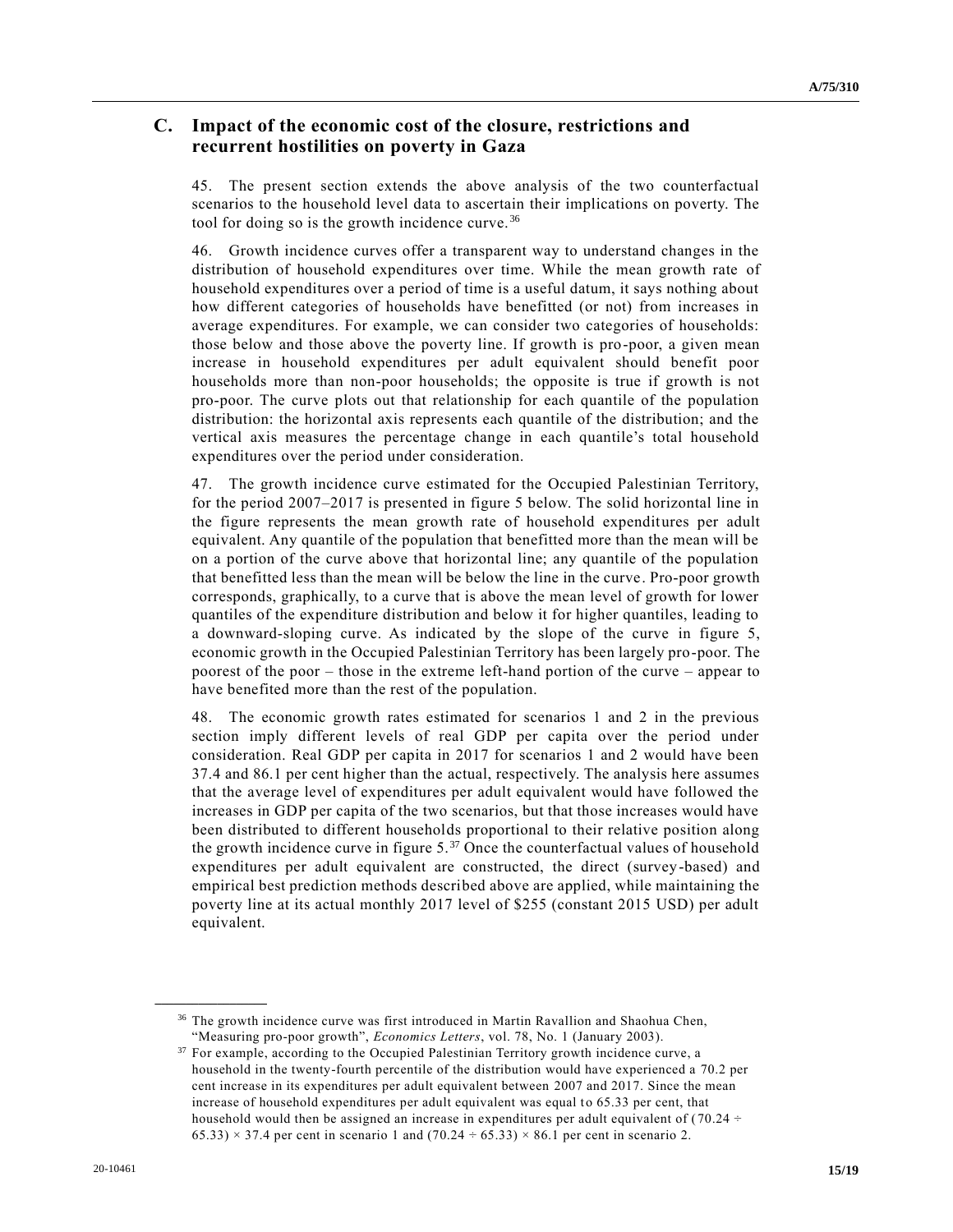### Figure 5 **Occupied Palestinian Territory: growth incidence curve (2007–2017)**

(Percentage change in total household expenditures)



*Note*: The solid horizontal line in the upper part of the figure is the mean growth rate, dotted line is the growth at the mean and the dashed line is growth at the median. *Abbreviation*: AE, adult equivalent.

| Year             |              | Poverty headcount                | Poverty gap  |                                  |  |
|------------------|--------------|----------------------------------|--------------|----------------------------------|--|
|                  | Survey-based | <i>Empirical best prediction</i> | Survey-based | <i>Empirical best prediction</i> |  |
| $2017 - actual*$ | 0.6447       | 0.5619                           | 0.2574       | 0.1987                           |  |
| Scenario 1       | 0.4021       | 0.3512                           | 0.1391       | 0.1188                           |  |
| Scenario 2       | 0.1680       | 0.1499                           | 0.0365       | 0.0426                           |  |

Table 4 **Estimated poverty in Gaza under two scenarios in 2017** 

\* From row 2 in table 2, above.

49. The results in table 4 represent another way of capturing the cost of the prolonged closure and recurrent hostilities, which are part of the larger cost of occupation, from a microeconomic perspective. Scenario 1, measured using the empirical best prediction method, shows a reduction in the poverty rate from 56.2 per cent to 35.1 per cent, while scenario 2 shows an even greater reduction, to 15 per cent. Concomitantly, scenario 1 shows a reduction in the poverty gap from 19.9 per cent to 11.9, and to 4.3 per cent using scenario 2. Given that the minimum total annual cost of eliminating poverty is directly proportional to the poverty gap, the results indicate that under scenario 1 those costs would have been halved, whereas in scenario 2 they would have been one-fifth only.

# **VI. Conclusion and recommendations**

50. The increasing burden of poverty in Gaza calls for an immediate response. Economic growth should be restored, and the economic trajectory should be freed of the prolonged closure, the severe economic and movement restrictions and the attendant destruction. The United Nations Conference on Trade and Development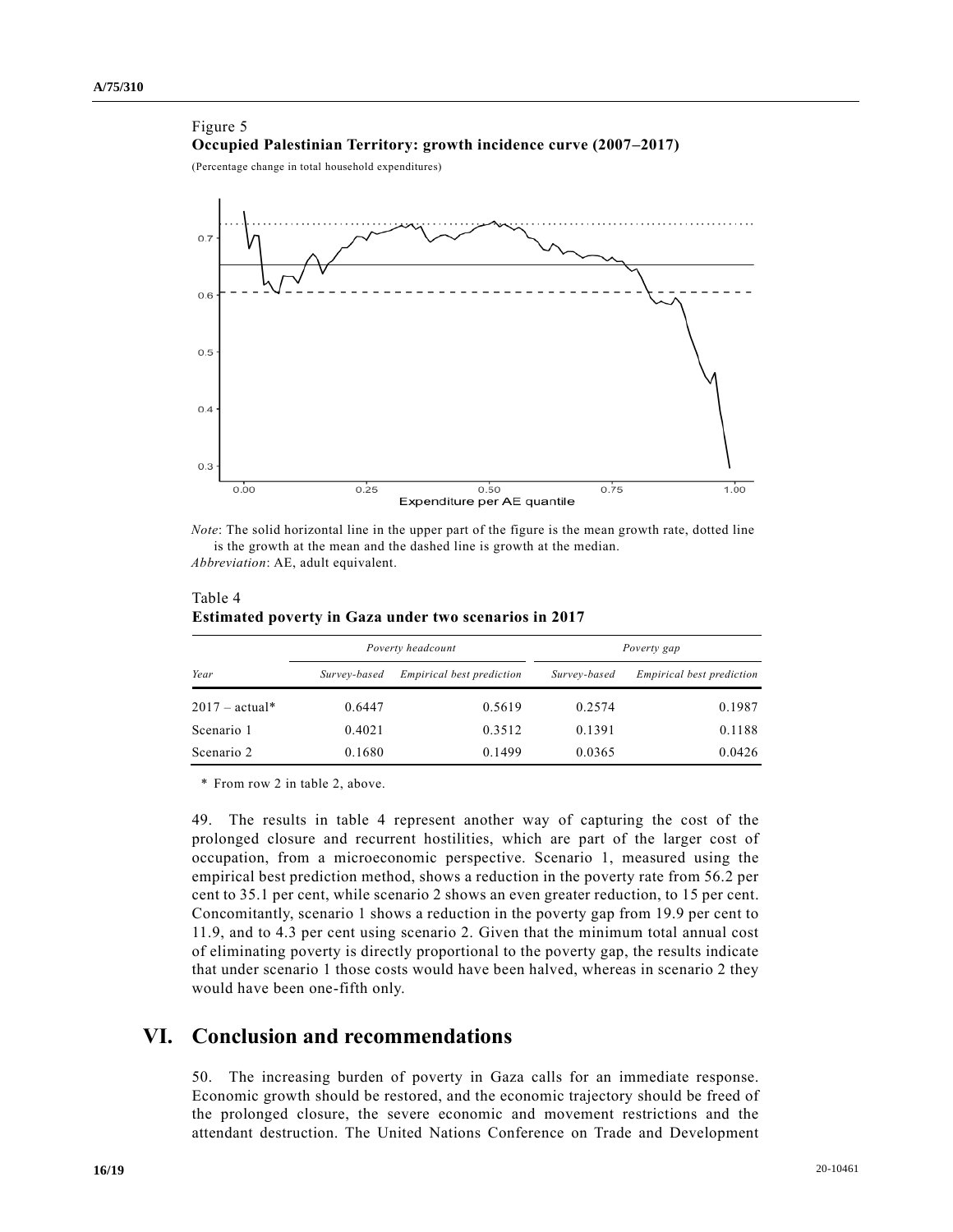recommends that the international community, Israel and the State of Palestine consider the following:

(a) Only by fully lifting the debilitating Israeli closure, in line with Security Council resolution [1860 \(2009\),](https://undocs.org/en/S/RES/1860(2009)) can we hope to resolve sustainably the humanitarian crisis. Furthermore, the indiscriminate launching of rockets and mortars towards Israeli civilian population centres is prohibited by international humanitarian law, and Palestinian militants must cease that practice immediately. Gaza should be allowed to trade freely with the rest of the Occupied Palestinian Territory, as well as with neighbouring Arab and global markets, and free movement should be restored for businesses, medical care, education, recreation and family unification.

(b) Priority should be given to the reconstruction of infrastructure, private and public structures and the productive base of Gaza, as well as the construction and operation of air and seaports;

(c) The electricity crisis should be addressed by rehabilitating, upgrading and securing fuel for the operation of the Gaza power plant at full capacity and constructing a water desalination plant to secure clean water supply for the population;

(d) The State of Palestine should be enabled to develop the offshore natural gas fields discovered in the 1990s in the sea area off the coast of Gaza. As elaborated by UNCTAD,<sup>38</sup> this would secure the required resources for the rehabilitation, reconstruction and recovery of the local Gaza economy.

51. Furthermore, given the widening gap in the living conditions between Gaza and the West Bank, it is critical that the important Egyptian-led intra-Palestinian reconciliation efforts continue. The United Nations stands firm in its support of the efforts by Egypt in that regard, and the Secretary-General calls upon all Palestinian factions to make serious efforts to ensure the reunification of Gaza and the occupied West Bank under a single, democratic, national government. Gaza is and must remain an integral part of a future Palestinian State as part of a two-State solution. It is high time to reintegrate it politically, administratively, fiscally, economically and socially, including East Jerusalem. The international community can play a key role in that regard.

52. Humanitarian and economic support will not replace political rights or statehood. The United Nations maintains its long-standing position that a lasting and comprehensive peace can only be achieved through a negotiated two-State solution. The Secretary-General will continue to ensure that the United Nations works towards the establishment of an independent, democratic, contiguous, sovereign and viable Palestinian State, living side-by-side in peace and security with Israel, with Jerusalem as the capital of both States.

<sup>38</sup> *The Economic Costs of the Israeli Occupation for the Palestinian People: The Unrealized Oil and Natural Gas Potential* (United Nations publication, Sales No. E.19.II.D.10).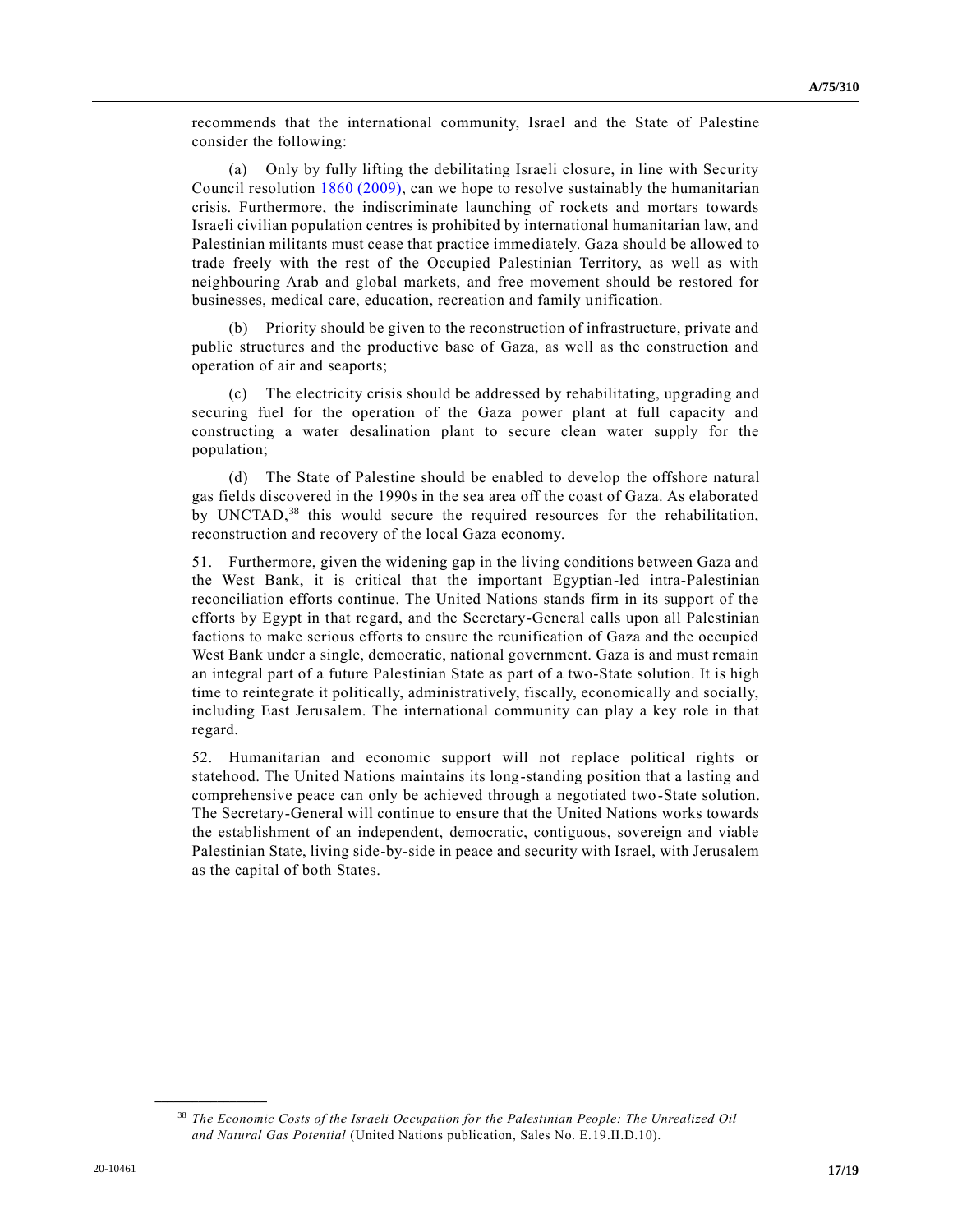#### **Annex**

## **Estimation of the empirical best prediction method**

1. The first step of the empirical best prediction method is to estimate the statistical relationship that links household expenditures per adult equivalent to the household's observable characteristics, where these must be available in both the census and the household survey data. The table below shows the results of regressing log expenditures per adult equivalent (in constant 2015 USD) on the set of standard covariates, at the national level. To maximize comparability between the synthetic income measures that will be constructed using census data and the estimated coefficients, a common set of covariates over the two sample surveys were maintained in the two regression for 2007 and 2017.

2. There are two differences in the set of covariates for 2007 and 2017 regressions: (a) possession of a mobile telephone, which did not appear in the 2007 questionnaire; and (b) access to electricity, which was an issue in 2007 but no longer in 2017 (note that access to electricity does not take into account whether electricity is actually available, which, more often than not, is not the case in Gaza).

3. The regression results in the table reveal several interesting features. First, the divergence between households in Gaza and the West Bank is substantial: the expenditures per adult equivalent for a household in Gaza, is lower than a household in the West Bank by 44.1 and 43.2 per cent, in 2007 and 2017, respectively. Second, the household head's level of educational attainment remains an important determinant of expenditures. Third, the household employment status is paramount in terms of its expenditures. Employment in Israel, for instance, is associated with 21.3 and 16.3 per cent higher expenditures per adult equivalent, in 2007 and 2017, respectively. However, employment in Israel is not available to the Gaza workforce, which deepens the welfare divergence between Gaza and the West Bank. Fourth, characteristics of the household's dwelling, and its assets, are significantly associated with its expenditures per adult equivalent.

|                                                    | 2007 Palestinian expenditures<br>and consumption survey | 2017 Palestinian expenditures<br>and consumption survey |
|----------------------------------------------------|---------------------------------------------------------|---------------------------------------------------------|
| Intercept                                          | $5.254(0.276)$ ***                                      | $5.722(0.097)$ ***                                      |
| Location (West Bank and urban are base categories) |                                                         |                                                         |
| Gaza Strip                                         | $-0.441(0.043)$ ***                                     | $-0.432(0.026)$ ***                                     |
| Rural                                              | $-0.059(0.043)$                                         | $-0.051(0.019)$ **                                      |
| Camp                                               | $-0.043(0.051)$                                         | $-0.015(0.029)$                                         |
| Characteristics of household head                  |                                                         |                                                         |
| Female head                                        | $-0.041(0.063)$                                         | $-0.015(0.031)$                                         |
| Marital status of head                             | 0.098(0.131)                                            | 0.041(0.058)                                            |
| Educational level of head                          | $0.099(0.038)$ **                                       | $0.066(0.019)$ ***                                      |
| Refugee status                                     | $-0.067(0.039)$                                         | $-0.033(0.019)$                                         |
| Insurance                                          | 0.039(0.046)                                            | 0.013(0.023)                                            |
| Demographic characteristics of household           |                                                         |                                                         |
| Number of females                                  | $-0.070(0.012)$ ***                                     | $-0.092(0.008)$ ***                                     |
| Number of males                                    | $-0.041(0.014)$ **                                      | $-0.068(0.008)$ ***                                     |
| Number of adult males                              | $-0.003(0.015)$                                         | 0.014(0.009)                                            |

#### **Regression results: determinants of monthly real expenditures per adult equivalent**